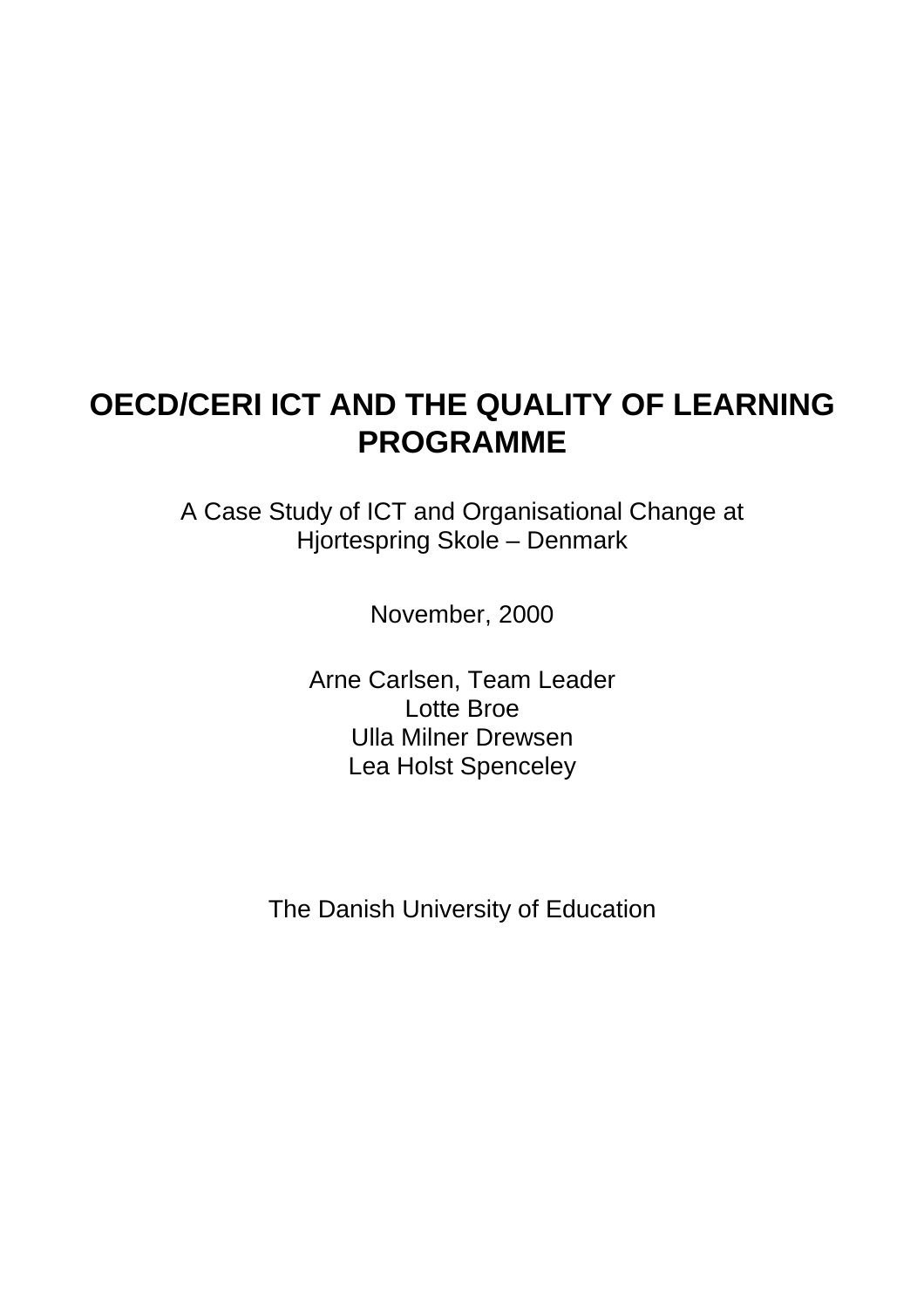## **Contents**

**1 Presentation of Hjortespring Skole 3 2 The past 4 3 The present6** 3.1 ICT in organization innovation 6 School culture and school innovation 6 Communication8 Staff development 8 Obstacles 9 3.2 ICT in teaching 10 Advantages at ICT in teaching 12 Disadvantages at ICT in teaching 13 Academic rigour and equity 14 3.3 The diffusion pattern of the innovation14 The role of leadership15 Sustainability and scalability 16 **4 Discussion of hypotheses 18** 4.1 Hypothesis 1 18 4.2 Hypothesis 2 19 4.3 Hypothesis 3 20 4.4 Hypothesis 4 22 4.5 Hypothesis 5 23 **The future 25 Appendix A 26 Appendix B 27 Notes 28**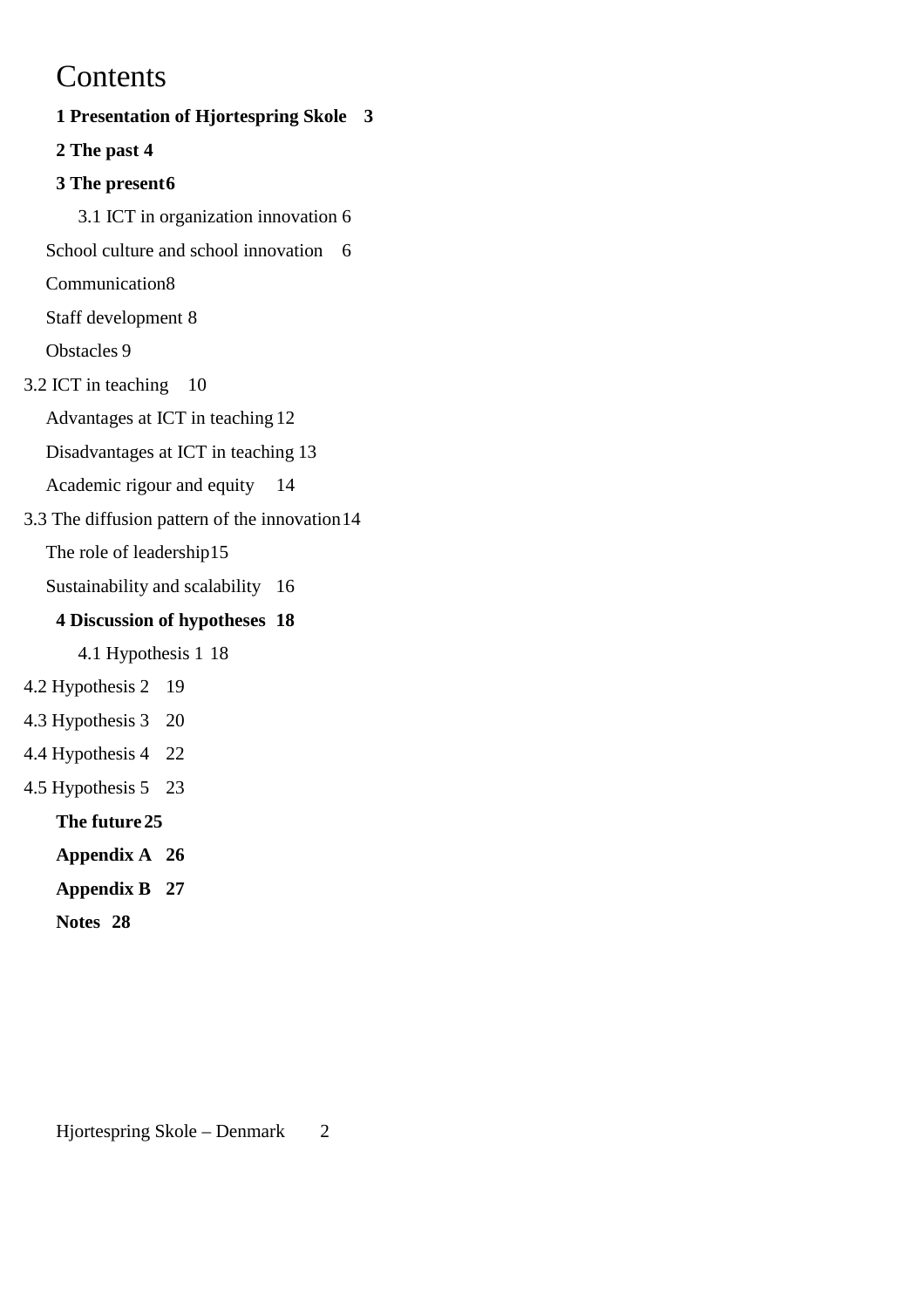## 1 Presentation of Hjortespring Skole

Skole is a folkeskole (primary and lower secondary school) run by the local authorities (municipality) and situated in a Copenhagen suburb. Abt. 800 students are distributed on about 40 classes (grades 0 - 10) and are recruited from a social district divided into one neighbourhood with one-family houses and one consisting of municipal blocks of flats. The two areas are equally represented at Hjortespring Skole.

Abt. 70 persons are employed at the school which above ordinary teaching comprises a 'remedial centre' for students with learning difficulties and a 'language centre' for children of immigrants and refugees. In addition are attached: psychologists (four days a week, social workers (twice a week) and a visiting nurse (twice a week).

The school is divided into four sections<sup>i</sup> each with a staff room for the attached teachers, who are organized in teams around each class. The teaching also comprises occasional courses where the entire school breaks up the timetable and devotes its time to cross curricular and project activities.

The school's ICT equipment comprises 225 computers of which abt. one third are constantly out of order owing to wanton destruction, general wear and tear etc. The computers are distributed on two computer rooms, various classrooms, administration, the teachers' preparation room and the pedagogical service centre (PSC). Abt. 70 of the computers have access to the world wide web. Thus, the student/computer ratio at Hjortespring Skole is abt. 5,3 students per operational computer and abt. 11,3 students per computer with internet access.

Three of the teachers also act as ICT instructors, one of which solely devotes his time to technical problems, while the other two are in charge of the pedagogical aspects of the implementation. Moreover, a number of teachers are assigned to the PSC as teacher's aides and planners of teaching courses for teachers and students. Of these teachers two are in charge of ICT-related courses. 10 hours a week have been set aside for each of the teacher's aides.

 $\mathbf{i}$ Section 1, school start, comprises kindergarten class – grade 2. Section 2 covers grades 3-4; section 3 grades 5-7; section 4 grades 8-10. Grade 10 is divided into three subsections, which in the previous school year was academic line, media line and technical line.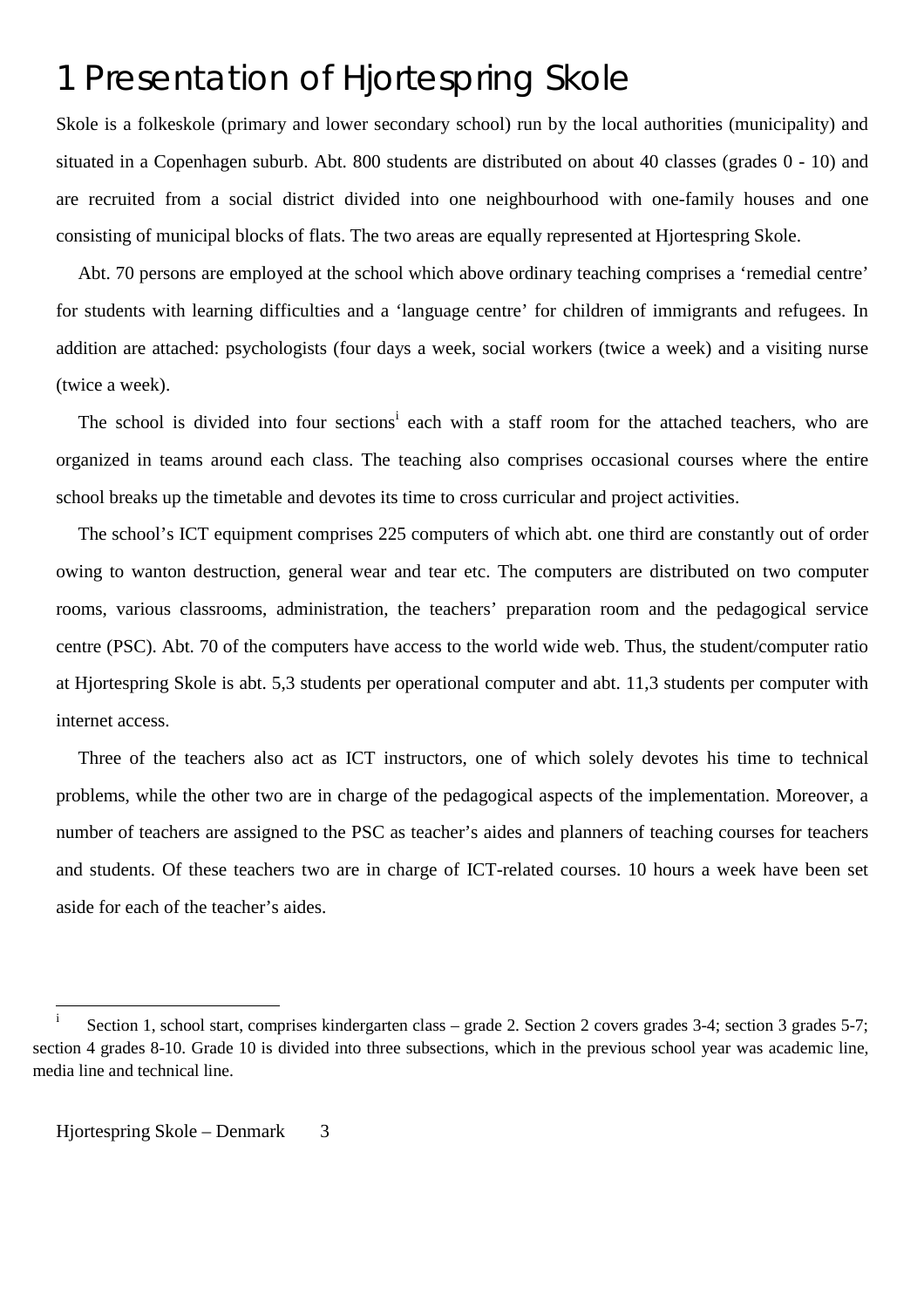## 2 The past

At Hjortespring Skole ICT did not really form part of the agenda until the present principal was appointed about 10 years ago. He considered the scanty ICT equipment at the school's disposal neither adequate nor sufficiently professional, for which reason he took care that up-to-date computers were purchased for the administration and for the establishment of one computer room. The teachers attended training courses in WordPerfect which then was the word processing programme mostly used. In the course of time it became obvious that one computer room was insufficient, and the principal decided tentatively to place a few computers in all the 1st grade classrooms, which did not arouse unambiguous enthusiasm among the teachers. At the same time a vice-head was appointed who involved himself deeply in the diffusion of the new media, and since then the school's ICT equipment has been considerably extended; also it has been attempted to inspire the teaching staff to using ICT.

The first formalized ICT project in which the school participated was the 'Janus Project'. By the start of the 1990es there was a budding wish to focus more on the pedagogical aspects of ICT, and a small group of teachers took their own initiative to contacting the Ministry of Education applying for support in connection with an ICT project of that kind. The outcome of the application was that the school was offered participation in the 'Janus Project', and in the mid-nineties the project was started with the objective of studying how it influences the teaching, the teachers and the students that a reletively large amount of ICT equipment is put at disposal in a class.

On the part of the planners of the Janus Project it was intended to let two classes participate, but Hjortespring Skole wanted to qualify the entire grade level and, consequently, demanded that all classes of the grade level in question participated. Thus, two 2nd grade classes with three teachers each became official Janus classes, while the remaining 2nd grade classes continued the project originally defined by the teachers, before the 'Janus Project' was established. All the teachers attended the relevant courses of the project.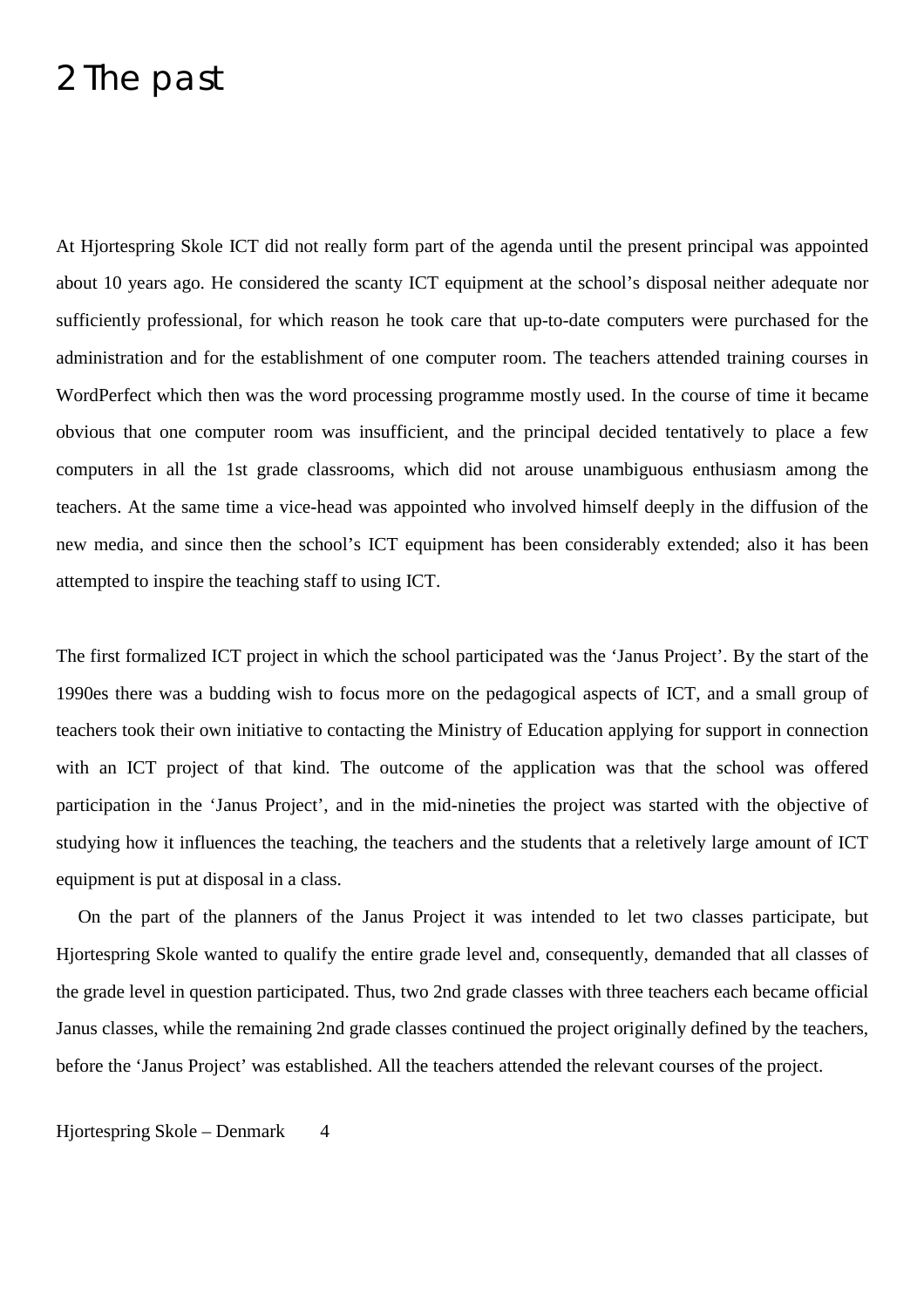Financed by the Ministry of Education the Janus classes had 12 computers installed in each classroom, and the teachers were asked to set objectives for how ICT should be applied in their teaching in accordance with the general objectives of the subjects. The project lasted for two years, and the teaching in classroooms was closely followed by a team of researchers from the then existing Royal Danish School of Teacher Training.

Taking off from the experiences the Janus teachers had accumulated during the two years they conducted courses both externally at the local pedagogical centre and internally at the school. A series of courses was arranged and the leadership demanded that all teachers attended at least three of these courses. Even today two of the Janus teachers from time to time arrrange ICT-related training courses. This takes place, among other things, via their attachment to the school's pedagogical service centre (PSC) where they act as teachers' aides who can be 'booked' by the other teachers. After the termination of the project the computers originally assigned to the Janus classes were distributed on several classes, which meant to the Janus classes that their use of ICT was considerably toned down as like everybody else they had to depend on the school's computer rooms.

After the 'Janus Project' Hjortespring Skole was approached by a group under the auspicies of the association of municipalities in Denmark wanting to engage the school as a collaborative partner in an internet project, the objective of which was to develop teaching courses to instruct teachers in the use of the world wide web in their teaching. The school obtained financial support from the Ministry of Education's centre for technology aided teaching (now abolished) amounting to half a million D.kr.

Concretely, this project ended up in an 18 hour nationwide teacher training programme. Taking place at Hjortespring Skole it was attended by 85 percent of its teachers on a voluntary basis. To attend the course the teachers had to integrate the www in their teaching along with the course and subsequently produce a report on their experiences, from which other teachers could benefit.

At the time of the study Hjortespring Skole was becoming engaged in the European Network of Innovative Schools (ENIS), and in this connection some teachers were attending training courses aiming at enabling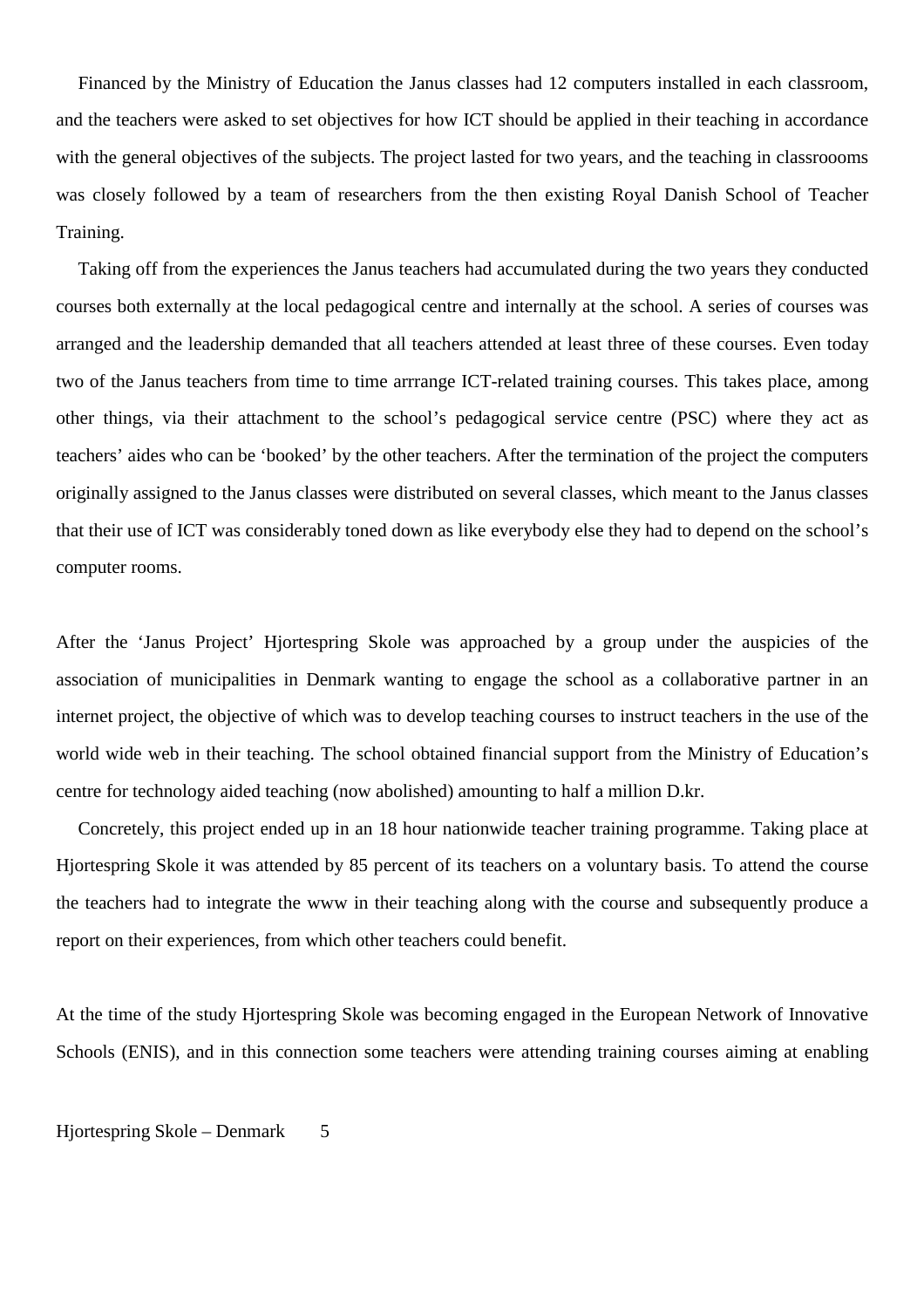them to communicate their participation in ENIS to the other teachers of the school in the future.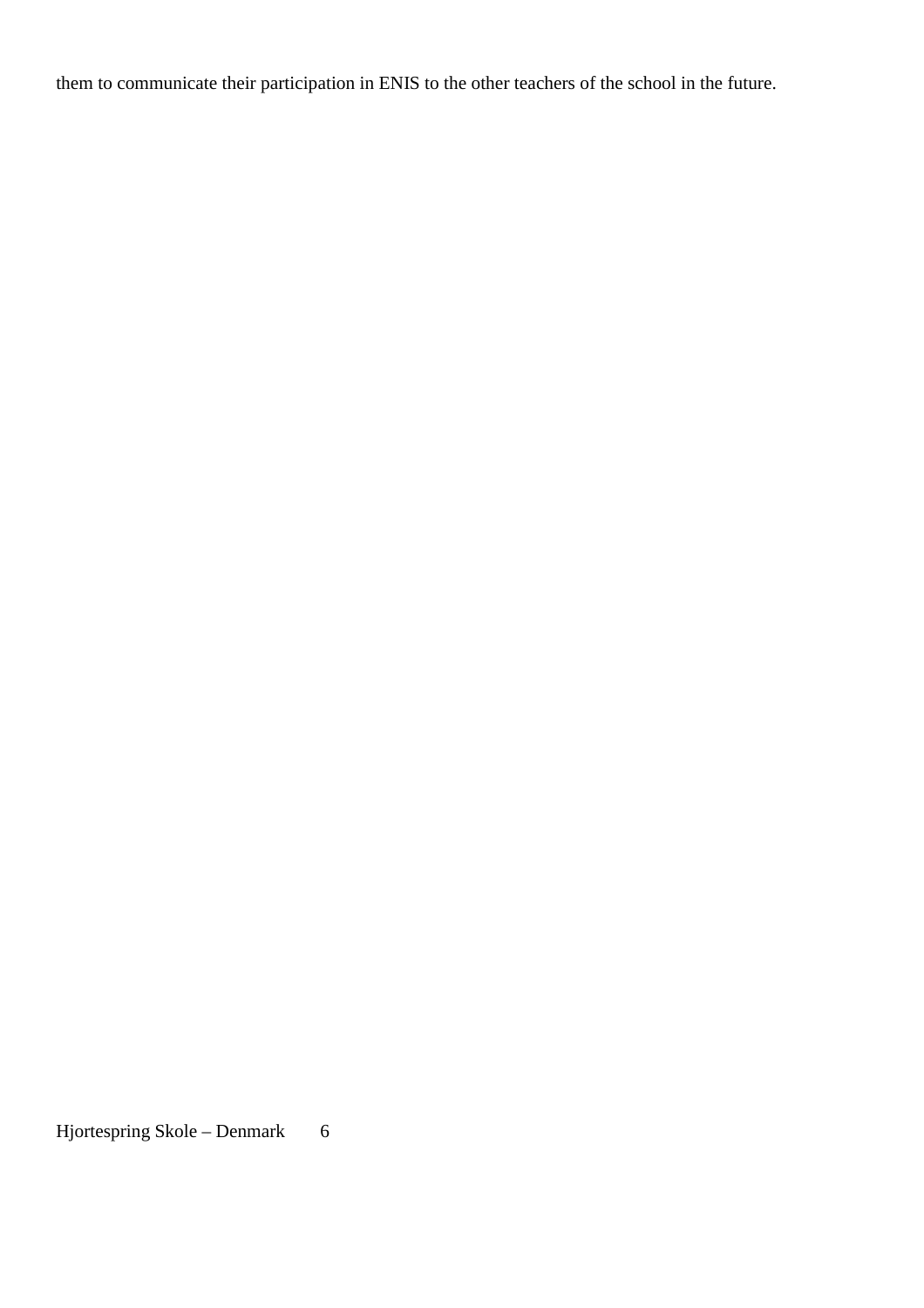## 3 The present

## 3.1 ICT in organization innovation

According to the leadership one of the general objectives of the efforts of Hjortespring Skole is the continued and extended sustenance of the innovation. The leadership consciously insists on participance in various projects to promote the innovation – for instance, the 'Janus Project' was considered an opportunity of having the staff educated and being referred to in the media in a positive way. This was important to the school, as it has often been in the focus of the local media as a school with many social problems. Generally, Hjortespring Skole appears as a dynamic school continuously realizing the perspectives of various efforts and involving itself in innovative work within several fields at the same time. The school culture is open, and the school in general is characterized as one thinking ahead. According to the leadership it is an expression of the fact that the school is moving towards being more innovatively oriented that apparently it is relatively easy to make the staff try new ways and methods.

### School culture and school innovation

The school's co-operation with the local community is given a high priority. The leadership would like the school to become an asset to the surrounding society, and to that end a homework café has been established in a nearby municipal block of flats, which apart from the students also attract other inhabitants of the block. The geographical position of the school and the ensuing composition of the student group also influence the working lives of the teachers, as they often have to take up an attitude to various social problems and cooperate with many authorities. However, this is not something entirely negative, as it urges the teachers to develop new teaching and conflict-solving methods, which in a long-term perspective may become an advantage to the innovation of the school.

The number of students and teachers at Hjortespring Skole is steadily increasing. Where earlier the teachers might be seated around one table discussing various problems, they are now distributed on five staff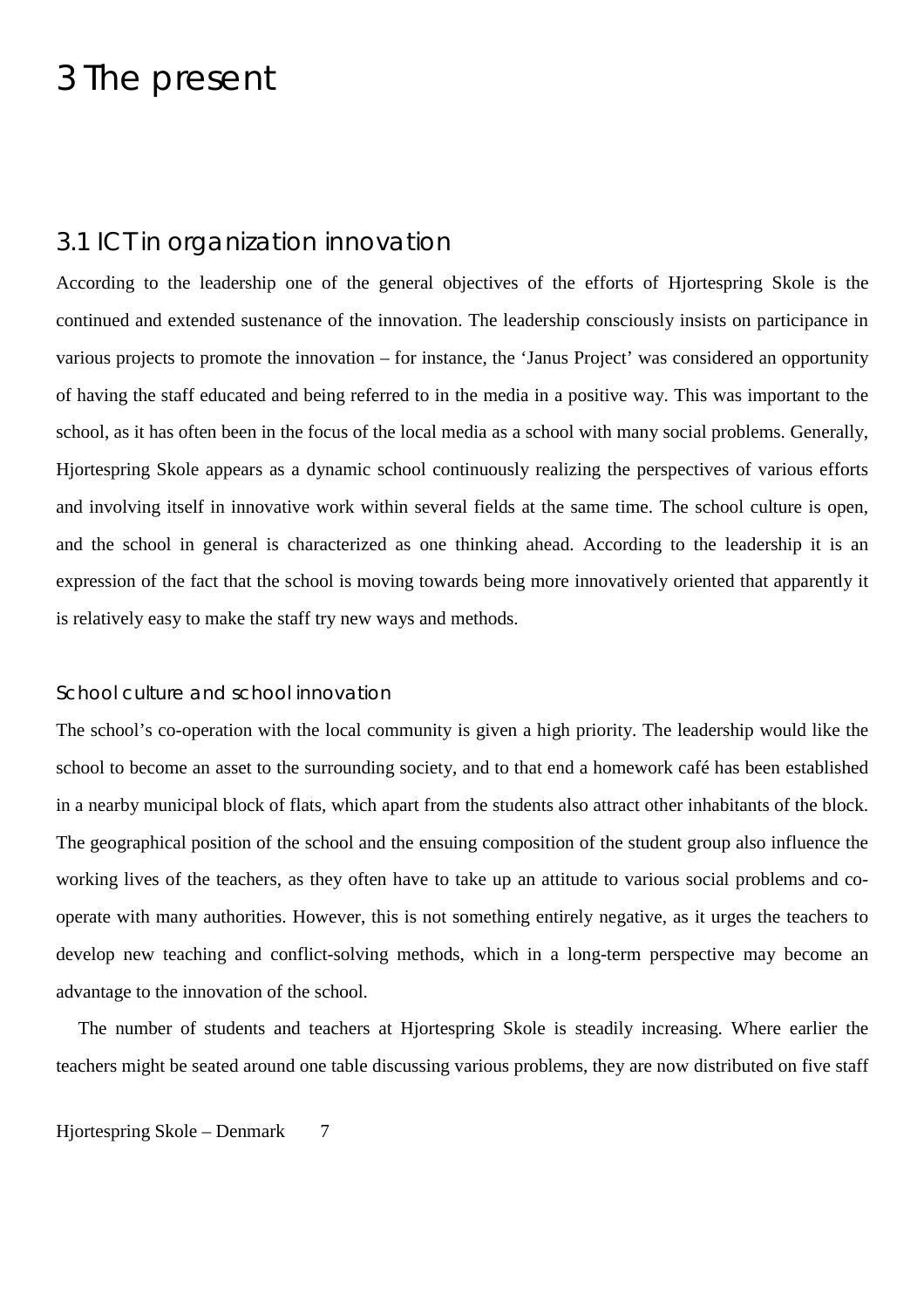rooms: one common and four small rooms placed in each of the four sections of the school. The division is considered as well a strength as a weakness for the organization. According to the leadership it is strengthening the pedagogical work with the children, the teachers working more closely together in the small staff rooms; however, at the same time it is a handicap for the organization, as many teachers have no dealings with each other in the everyday school life.

The ICT projects in which the school has participated have been significant to the school culture on several levels. In connection with the 'Janus Project', for instance, time was set aside for working goal-directedly with the team structure which on demand from the Ministry of Education had been established in advance. The attention to the team as the factor around which the planning of teaching was concentrated had great effect on the mutual co-operation, as the teachers discovered the value of colleques as sparring partners. Where the teachers earlier had been sitting by themselves making preparations for their teaching they "... *suddenly got to discussing matters in a different way. The significance of the team and the energy there is in such a team rubs off - more and more ...*" (Teacher). Through the implementation of the team structure the responsibility for the subject related and social contents of the classes was also dispersed among more persons who, at the same time, obliged themselves to each other. "*So the team structure is more important that one would imagine ... maybe it is exactly what may carry it (ICT) far into the primary and lower secondary school.*" (ICT co-ordinator).

The school has not made goal-directed efforts to using ICT as part of an innovation of the organization to the same extent as has been the case in relation to teaching. However, it seems evident that the participation in the ICT projects made room for innovation of the school; the engagement of the staff was strengthened and they felt like renewing themselves. As ICT is capable of changing the traditional teaching patterns the implementation of ICT also had the effect that the way in which the teaching environment functioned was questioned – many habits were critically scrutinized.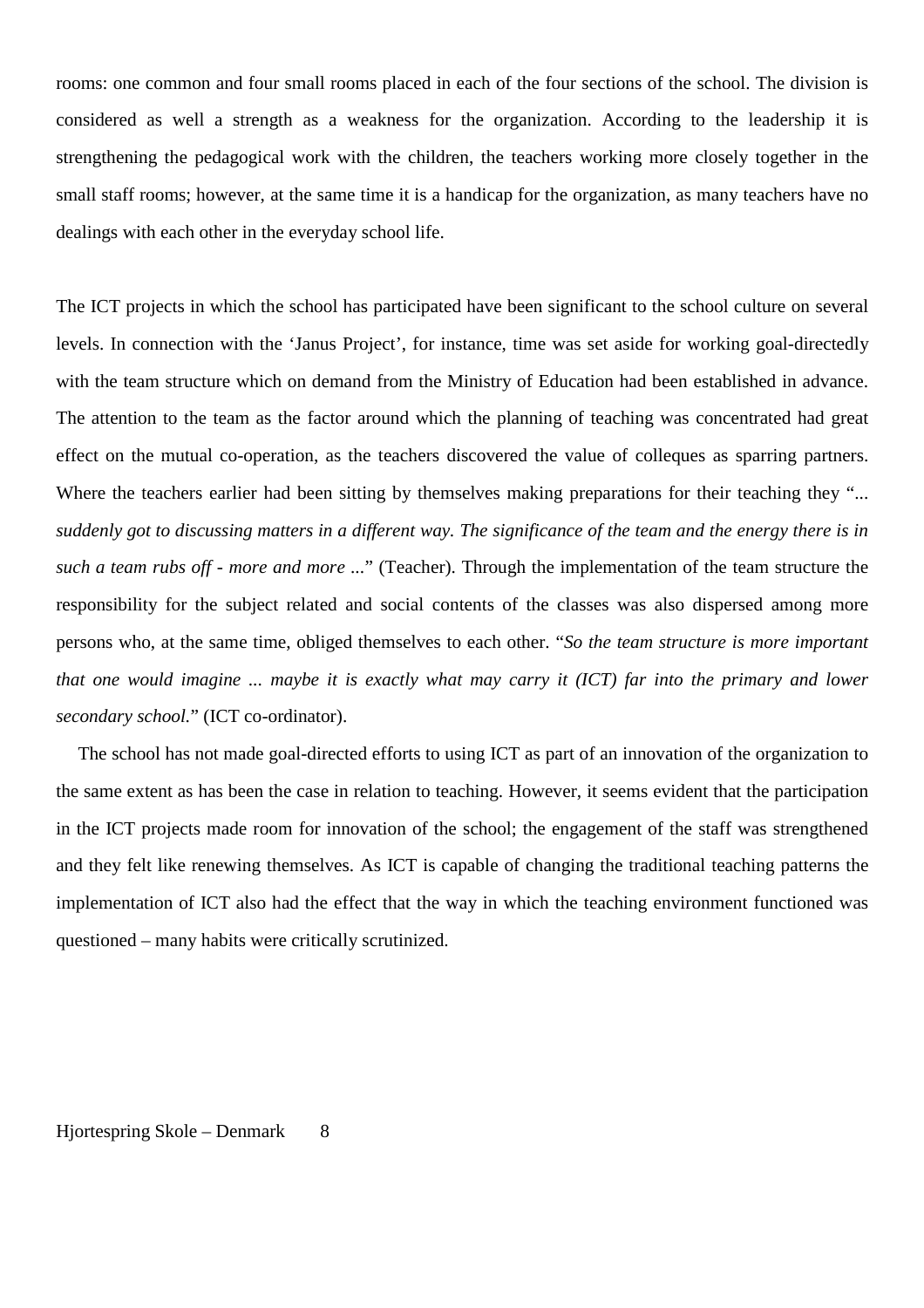### Communication

Due to the fact that in everyday life the teachers are relatively dispersed throughout the school, the school is acknowledging certain advantages of developing the communicative potentials of ICT to a wider extent than is the case today. At the time of the study it had not been possible to make use of the school's homepage or the nationwide school communication network (SkoleKom), both offering possibilities of communicative fora where the teachers do not have to be physically present to participate in a discussion.

In order to remediate this the school's ICT co-ordinator is engaged in the development of an internal conference which is intended to be both a place where pedagogical discussion can unfold and at the same time contribute to establishing a wider general view on the activities of the organization.<sup>ii</sup> One attempt at preparing the teachers for a situation where more and more information is communicated electronically are the plans for publishing the weekly newsletter on www as well as paper. This had not been possible a year earlier, where it would have been met with massive resistance from the teaching staff.<sup>iii</sup> Today there is more readiness among the members of the organization, and the assumption is that in a few years the electronic version will prevail.

#### Staff development

Primarily, the upgrading of staff qualifications in the ICT field has taken place in connection with the projects in which the school has been involved. Prior to the participation in the 'Janus Project' the majority of the staff did attend WordPerfect courses, but not until the 'Janus Project' was the ICT education made part of a structure.

The Janus teachers were very much aware of the fact that their experiences had to be communicated, which was also the idea behind the internal courses " ... *or else it may happen that the accumulated knowledge is not spread – and it sure is important that we inspire each other.*" (Teacher). The Janus teachers are also represented in the pedagogical committee, where they have had the opportunity to let their

 $\mathbf{ii}$ It is intended that the internal conference may become a place for notice of meetings, reports, relevant legal information, duty rolls, mutual contacts, inspired teaching programmes etc.

iii A year ago it was announced as an all fools' day joke that the weekly newslettter in future would appear electronically, which raised an outcry among the teachers.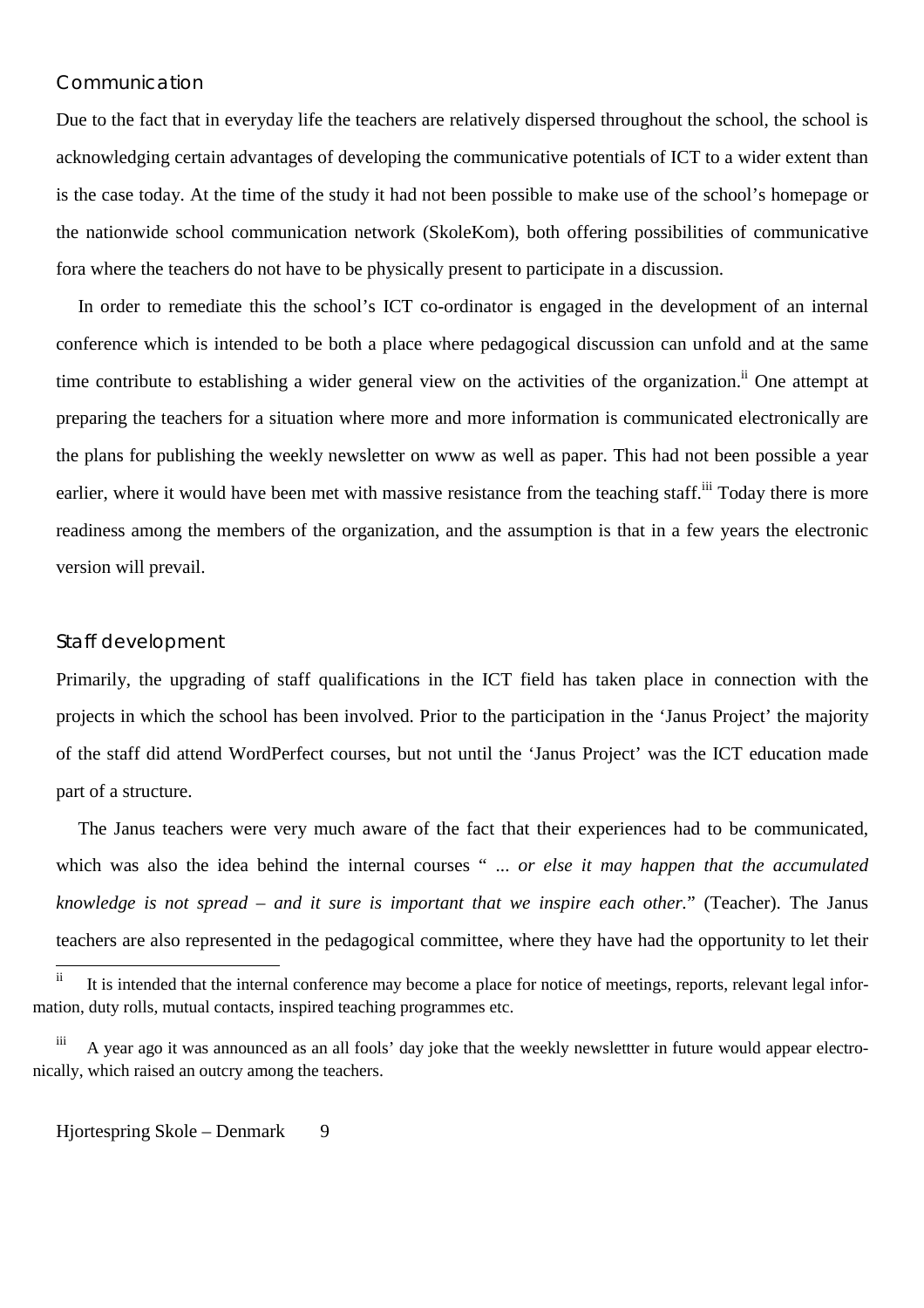methods diffuse to other parts of the organization. As it has been described the Janus group was very " ... *goal-directed in its attempts to establish a strategy of application for ICT, and this happened to diffuse into other areas.*" (Teacher).

Many teachers and others find that being able to draw on other teachers' experiences is very lucrative, be it in the shape of courses or via the PSC teacher arrangement. Among other things it is said that the teacher's aid arrangement is a major plus; that one learns by looking at others; and that it creates an athmosphere of security to have a fellow teacher at hand, if one is not in possession of the prerequisites of using ICT. According to one teacher: "... *PSC teachers should be full time employed for five years, then the teachers would feel sufficiently on top for venturing on their own*." Further it is emphasized that the Janus teachers have established the possibilities of proper guidance, and that the teachers' courses are good, because one has the possibility of asking silly questions. Many have become familiar with ICT after the CTU Project and often use it in their teaching, and to many teachers ICT is no longer 'dangerous'. Finally is said about the external courses that they were good, but the internal courses gave the larger benefit.

Thus, during recent years a culture and an informal network have been established, where colleagues draw on each other, among other things the teachers' preparation room has been of great significance: "*It is a place where people help each other, where exchange takes place – you constantly learn from each other.*" (Teacher).

It is the general opinion that the pedagogical support the teachers get from internal courses, PSC and colleagues is sufficient in the daily work. However, collegial support cannot do for a teacher's long-term planning of an upgrading of his or her ICT competences. In this respect you still have to draw on somebody outside school. As regards the technical problems the support also looks somewhat inadequate – it takes too much time to get assistance, once a technical error has been detected.<sup>iv</sup>

 $iv$ Mostly the ICT co-ordinators' time is occupied by maintenance, which, however, to some extent has been changed by the new 'new-born' cards – now it is the computer, not the ICT co-ordinator, which re-establishes the original set-up, thus leaving time for pedagogical support etc.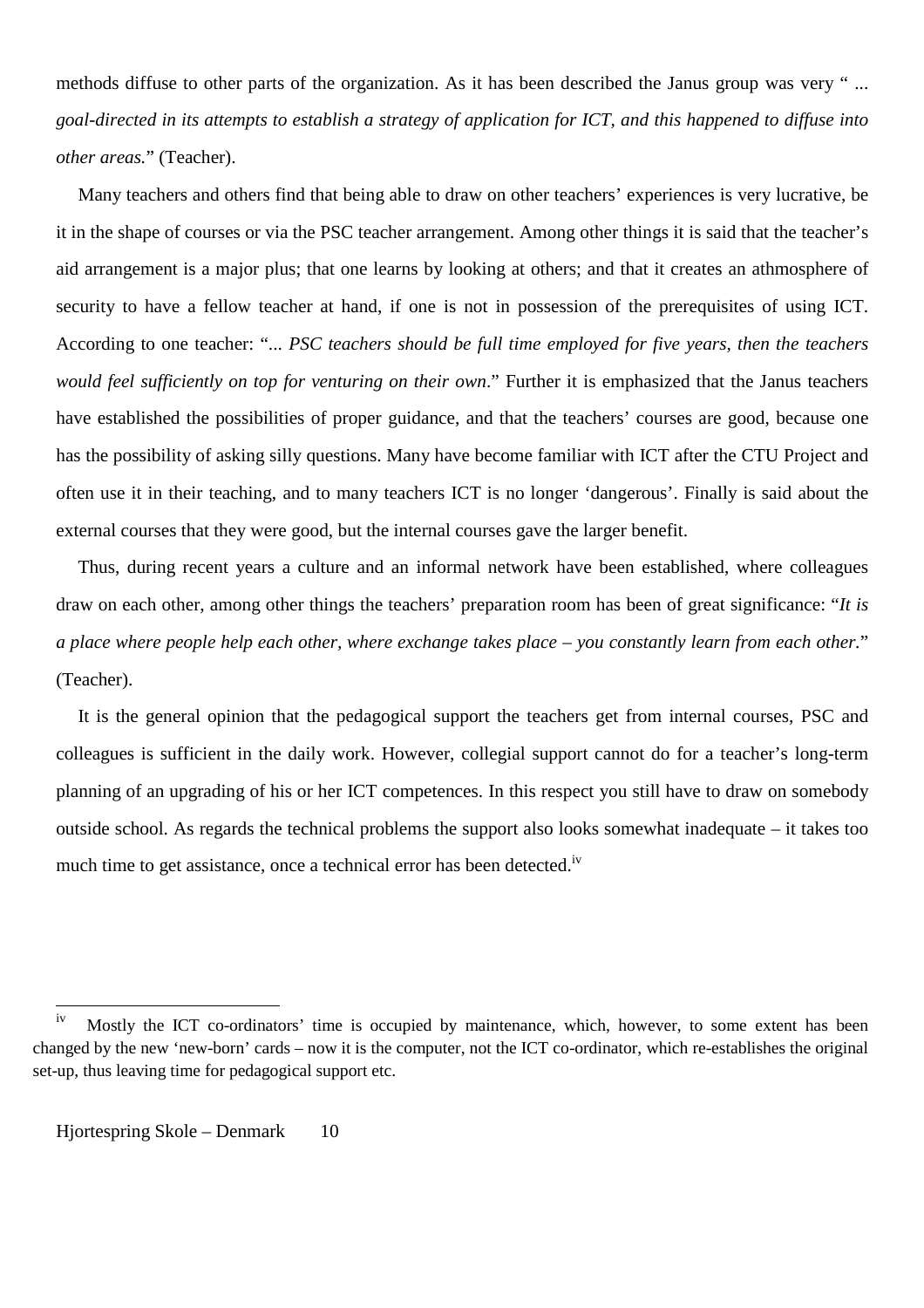### **Obstacles**

Even though the major part of the staff has backed up on the integration of ICT, the implementation initially was met with resistance from parts of the group of teachers. According to several staff members the resistance was based, among other things, on a general ill will against changes as such and a certain fear of technology; worry that data would disappear and an idea that the entire process was unpredictable. Some teachers failed to recognize the idea of getting started even knowing that they would be left behind, and others found that priority was given to the wrong things – that the implementation of ICT meant taking away resources from school camps and book purchase.

It is pointed out that primarily it was the senior part of the teacher group who found it problematic to give a high priority to the implementation of ICT. "*Most often it was the senior teachers ... those who had been teachers for many years and did not find it was part of their teaching*." (Teacher). However, it is the general opinion at Hjortespring Skole that a condition to be considered when entering a new field of effort is that people are different and, consequently, take different time to accept things.

As regards the ENIS Project which, at the time of the study, was sought integrated, the school anticipated problems caused by the fact that all material developed by the teachers for ENIS has to be translated into English before it is conveyed to the www. So even though the teachers believe that they have acquired experiences, examples of teaching etc. worth sharing with others, it may seem impossible in a stressed everyday life to find the time for translation, and the leadership has no intention of committing the teachers to participate in the project; instead it is carried through on a voluntary basis.

## 3.2 ICT in teaching

At Hjortespring Skole the general attitude is that ICT is an important field of skill which the students have to be taught. The general objective is that the students should learn how to use ICT as a natural instrument in their everyday life. Technology is considered a means for obtaining certain teaching objectives and not an objective in itself.

The efforts to have ICT integrated into teaching has resulted in the construction of a school curriculum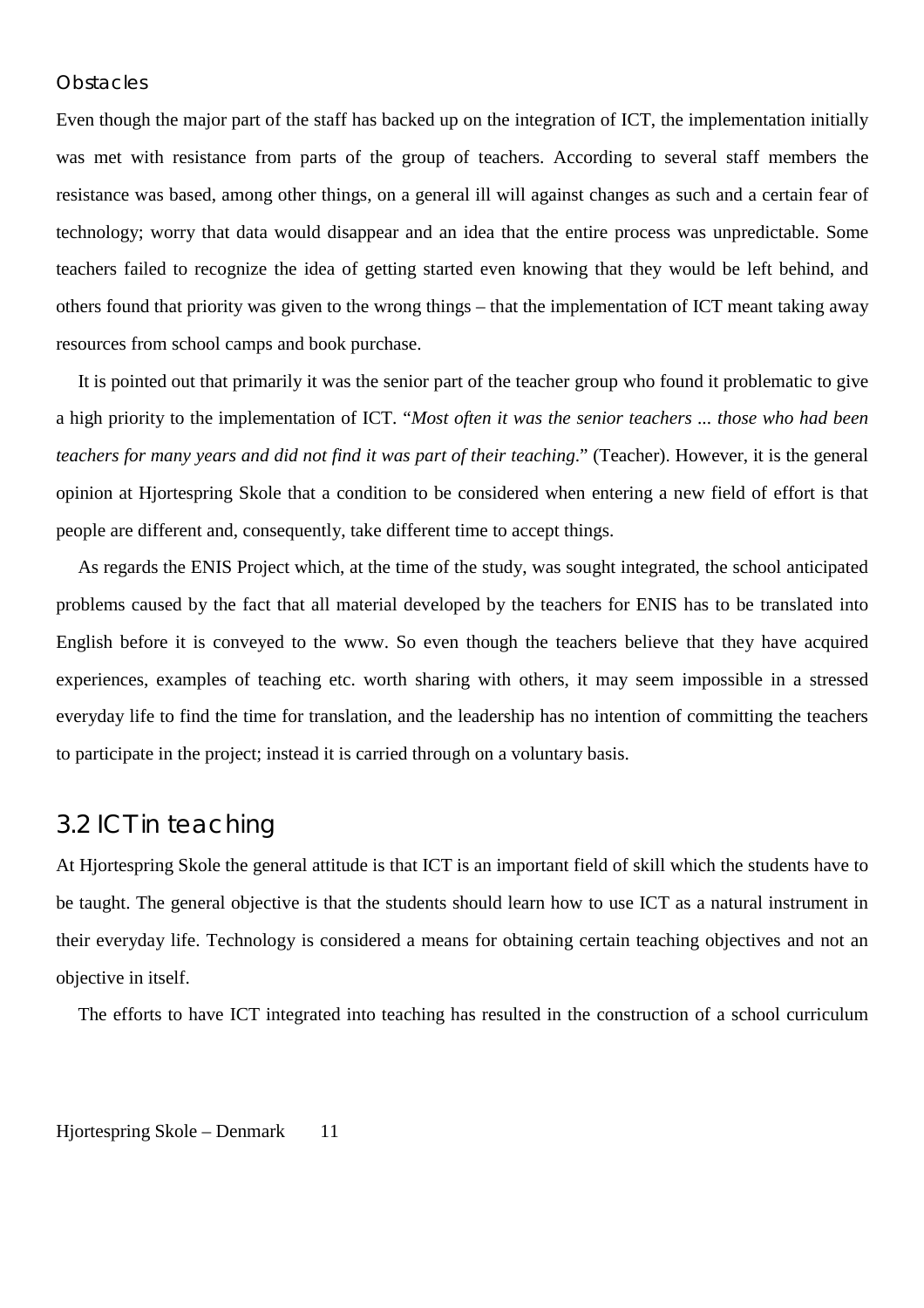describing, what ICT courses the students should attend and when.<sup>V</sup> Besides, the plan describes a series of pedagogical considerations giving further directions as to how teaching might be organized most expediently along with argumentation for the latter. Among other things it is mentioned that often it will be expedient to let the students co-operate at the computers, as "*this will lead to co-operational abilities, creativity and helpfulness, as they help each other naturally.*"<sup>vi</sup> Within the frames set by the Ministry of Education and the school curriculum, however, it is left to the individual teacher to assess whether and when ICT is an obvious instrument in the teaching; it is also emphasized that the students learn how to assess whether ICT is an expedient instrument for a given assignment. Consequently, to what extent and how ICT is applied in the teaching will often depend on the subject, as, according to several staff members, it is not equally obvious to use ICT in all subjects.

Above the usual programmes and functions of ICT Hjortespring Skole also sets the focus on teaching the students how to achieve an awareness towards the computer as a media, and what potentials and shortcomings it comprises. A more general objective, also related to ICT, is teaching the students responsibility and respect for each other and for the equipment of the school.<sup>vii</sup>

In other words, the actual use of ICT in teaching also depends on the individual teacher's competences and attitude to ICT, and there are examples both of teachers using ICT to a great extent and of classes where ICT

 $\overline{\mathbf{v}}$ Moreover, it is stated in the school curriculum that the students should use the computer for accumulating new knowledge and work independently with new programmes. Consequently, when the students are leaving school after grade 9 or 10 they must have gone through courses introducing them to painting programmes, various training programmes, image editing, spreadsheets, seeking of information, multi media programmes, communicative programmes, lay-out programmes and word processing. The latter is introduced in the kindergarten class and grade 1 and is carried on all the subsequent class levels as a very essential field of skills.

<sup>&</sup>lt;sup>vi</sup> The school curriculum also states that the teacher must make the students reflect on the solution of various problems, as they arise during instruction and that they should be trained in planning their work process in order to be able to estimate its progress.

For instance ruined computers in the classrooom are not automatically replaced. The class must discuss the problem and reach the conclusion that there is a real need for new computers. Another aspect of responsibility refers to the use of the www, where, among other things, ethic guidelines have been made for the students' use of the www, stating, how they should behave in relation to others on the web and also how it may be dangerous to release personal information.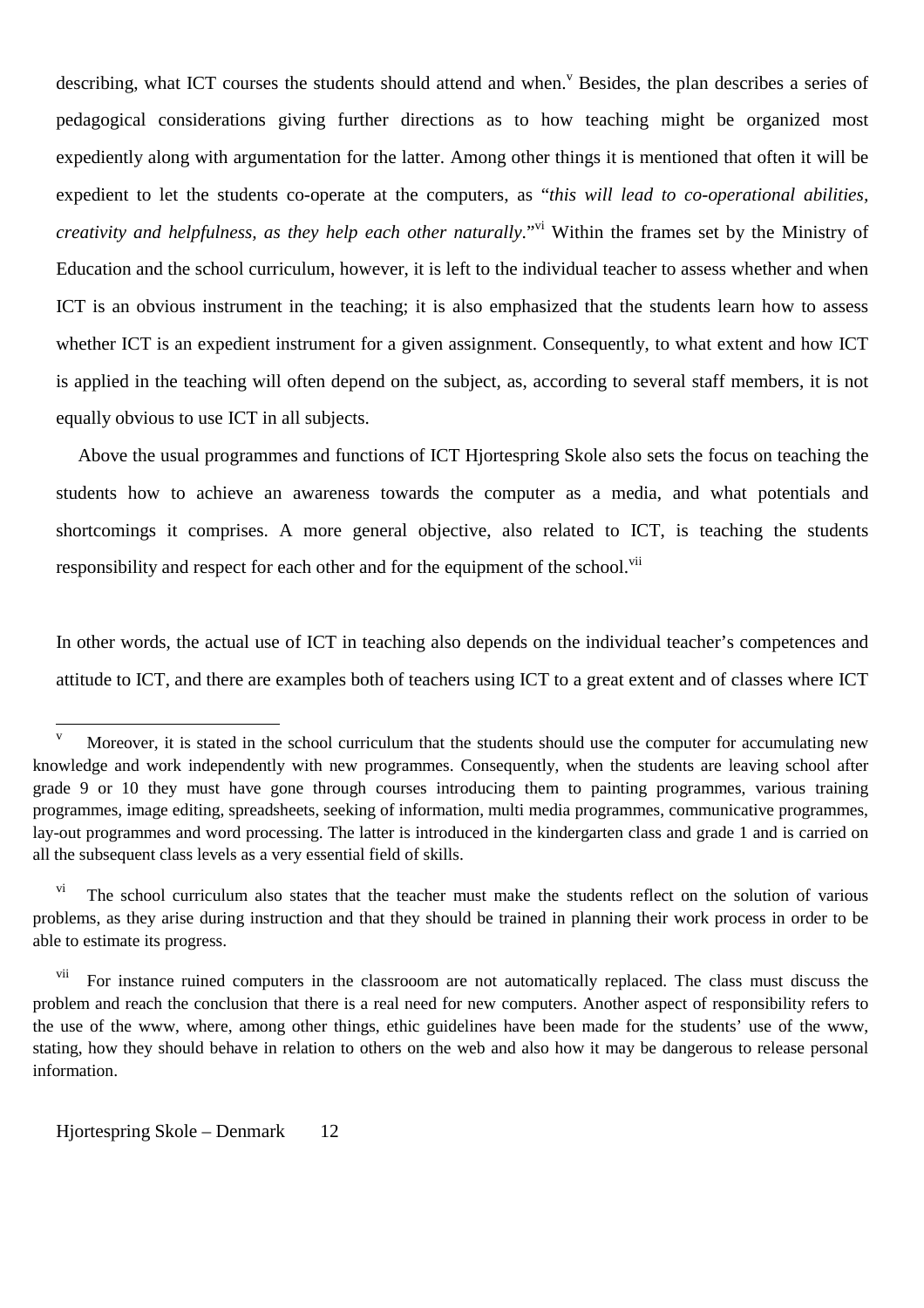is not yet integrated to any particularly great extent. The use of ICT also changes in relation to what kinds of teaching are planned – there may be periods where ICT is not in use and others where it is the main instrument.

It is estimated that the function most used in the teaching is the world wide web in connection with the seeking of information, whereas just a few classes have experimented with the communicative aspect of the web – for instance via projects where the students are communicating by e-mail with students abroad. Generally, most teachers are trying to observe the school curriculum using ICT whenever they find it relevant, and for the teachers who have not yet worked up a routine procedure relating to ICT there is good help to be derived from the PSC teachers.

One of the explanations as to why not all teachers of the school seem to be able to communicate the use of ICT to the students is that there is a lack of competence as regards the pedagogical aspects of using ICT – "*The equipment being available does not mean that now we can use it."* (Teacher). At Hjortespring Skole experience shows that if ICT is to be integrated into the teaching it is essential that the teachers are trained in using it, and to that end one training course is not enough. Being able to use a computer does not mean that you are able to teach others how to use it. Therefore, first and foremost, the focus should be set on the training of teachers and not on the student computer/ratio, which according to some of the staff members tends to be the case.

The school expects that eventually the differences in the teachers' ICT competences will be straigthened out. Many teachers realize that they must keep up with the ICT development, as the latter forms part of teaching today and is an area which will remain in focus.<sup>viii</sup> So after all it is the prevailing impression that ICT is currently becoming more and more integrated in the daily teaching, where previously it was something used only on special occasions (for instance in connection with school camp planning).

 $\overline{a}$ 

<sup>&</sup>lt;sup>viii</sup> In this connection it has caused surprise at the school that the newly graduated teachers have not obtained adequate ICT skills at the teacher training colleges. The consequence of this is that the individual schools must use resources on in-service-training of the newly graduated teachers they apply.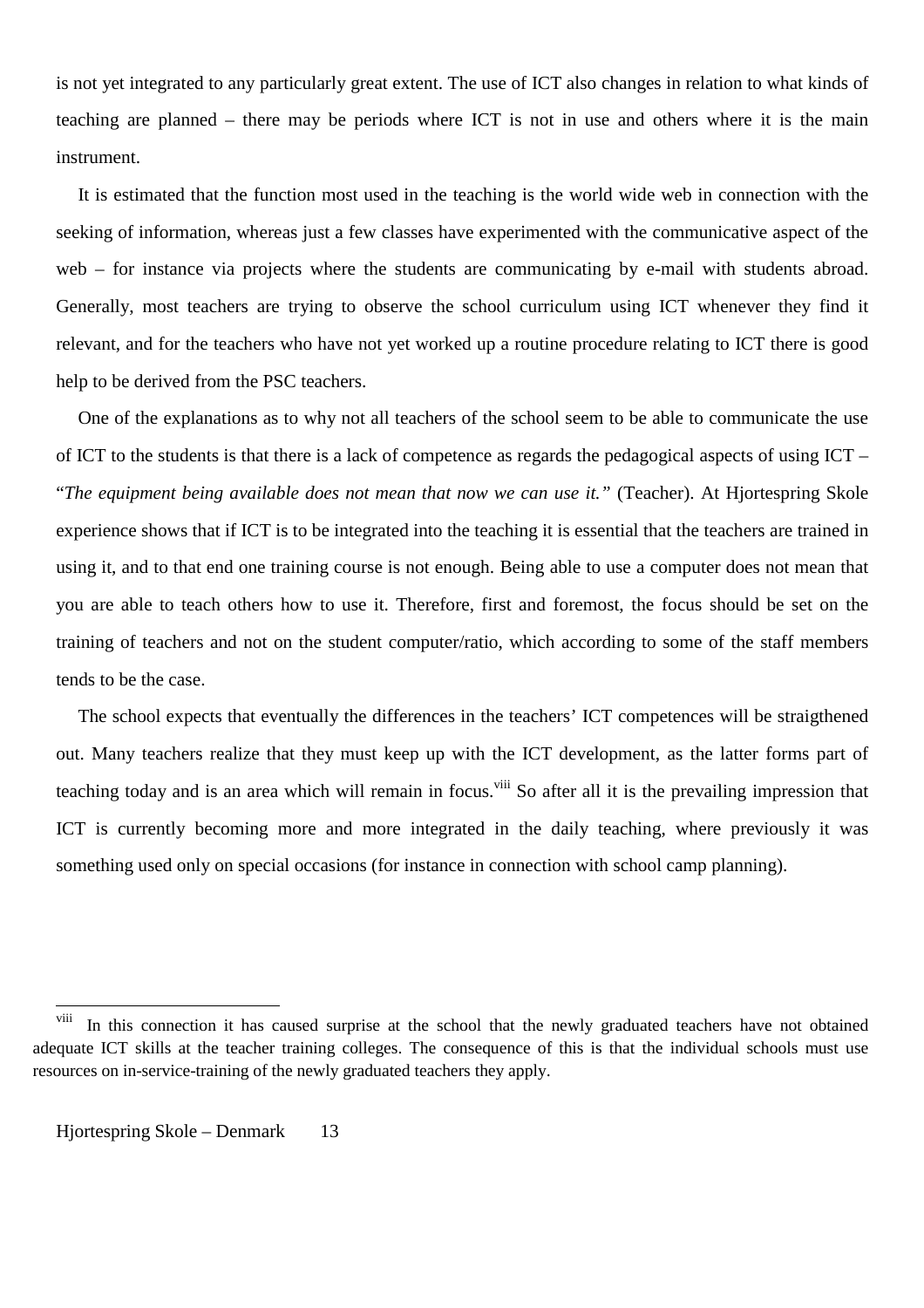### Advantages at ICT in teaching

One of the aspects of ICT rendering consiberable advantages to the students and, consequently, is considered a greatly motivating factor is the access to word processing programmes. Via the programmes the students can write more in a shorter time, it is far easier to edit the text, and as far as the higher grade levels are concerned, this implies that the teachers receive some "*... really good papers of much better quality than was the case before.*" (Teacher).

Generally the students take much pleasure in new ICT activities in the teaching, and since ICT is not used every day it may represent a welcomed variation in the curriculum; likewise new programmes can be fascinating.<sup>ix</sup> The world wide web gives access to updated and varied types of information, and being able to draw relevant material is also considered something that makes the school work more relevant to the students.

Not only does ICT offer the possibility of arranging a different teaching situation for the students: Technology can also be a catalyst for a maceration of the traditional roles of teacher and students. "*If it is properly organized and pedagogically used, it (ICT) is a perfect locomotive for restructuring teaching into something up-to-date.*" (Teacher).

Socially, ICT holds good potentials if the students are sharing a computer thus demanding a creative cooperation among the students. Most often the students work in pairs at the computers, and they are very apt in helping each other in this situation. At Hjortespring Skole experience shows that often the students act as consultants to their peers, when working with ICT.

 $ix$ ICT is also applied in the so-called workshop teaching, where the students split up in groups co-operating on different tasks. Wherever it is obvious the classroom computers are used thus contributing to varying the student activities.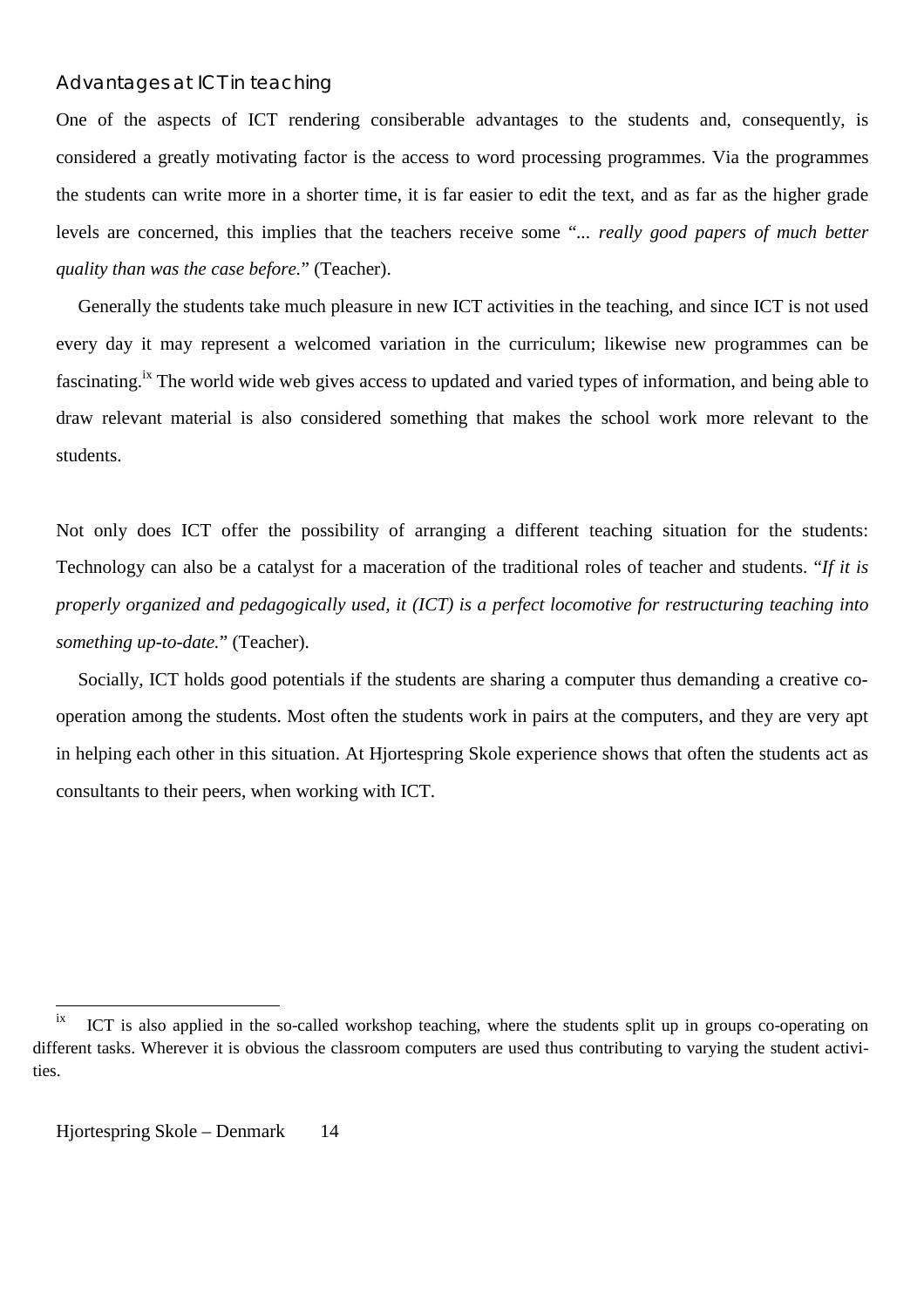### Disadvantages at ICT in teaching

It may be significant to how much ICT is used in teaching that there is limited access to the few computer rooms. Thus, the teaching has to be planned and the computer room booked well in advance. Some teachers find that this is a great disadvantage, but generally, it is accepted that it is a question of the school not having sufficient resources for establishing more computer rooms.<sup>x</sup> The lack of resources also appears in the school computers' programmes which may be older than the programmes the students have at home. This may lead to conversion problems, when a student presents his homework on a computer disc.

All things considered it takes much time to plan a teaching course comprising ICT. In order not to take this time from more important things it is always necessary to assess the expediency of using ICT.

Formerly, the students of Hjortespring Skole had access to the computer rooms during breaks also, but too often the computers were wantonly damaged, or the students involuntarily sabotaged them through misuse, which implied that the students are no longer permitted to use the computer rooms/PSC unattented. Moreover, the school has been burgled a couple of times which also has limited the access to operational computers.

Generally, technical problems are a great obstacle and leads to many vexations. It may prove more difficult to establish fluent teaching when using ICT, as technical problems are not always easily solved. "*Go and sharpen your pencil, if it's broken – but it is not that easy if the things you have written are gone – where are they?*" If the users are not very able, and the computers not very stable it may limit the use of ICT which also means that often the teachers must have alternative teaching prepared and ready, if anything goes wrong with the computers.

The teachers may find that with 24 students in a class it is difficult to get a comprehensive view on what the students achieve, and whether they actually develop their skills. At Hjortespring Skole this is not

 $\overline{a}$ 

 $x^2$  One example of the significance of computer access is the situation of the former Janus classes. Where ICT was frequently used at the beginning of the project, the use is now limited among other things due to the few operational computers in the classrooms and because the computer rooms may only be used by several students at the same time. Today is estimated that the students of the Janus classes are not characterized by being more able at the computers than other students, nor are the teachers particularly focussed on applying ICT, which is considered rather problematic by their students.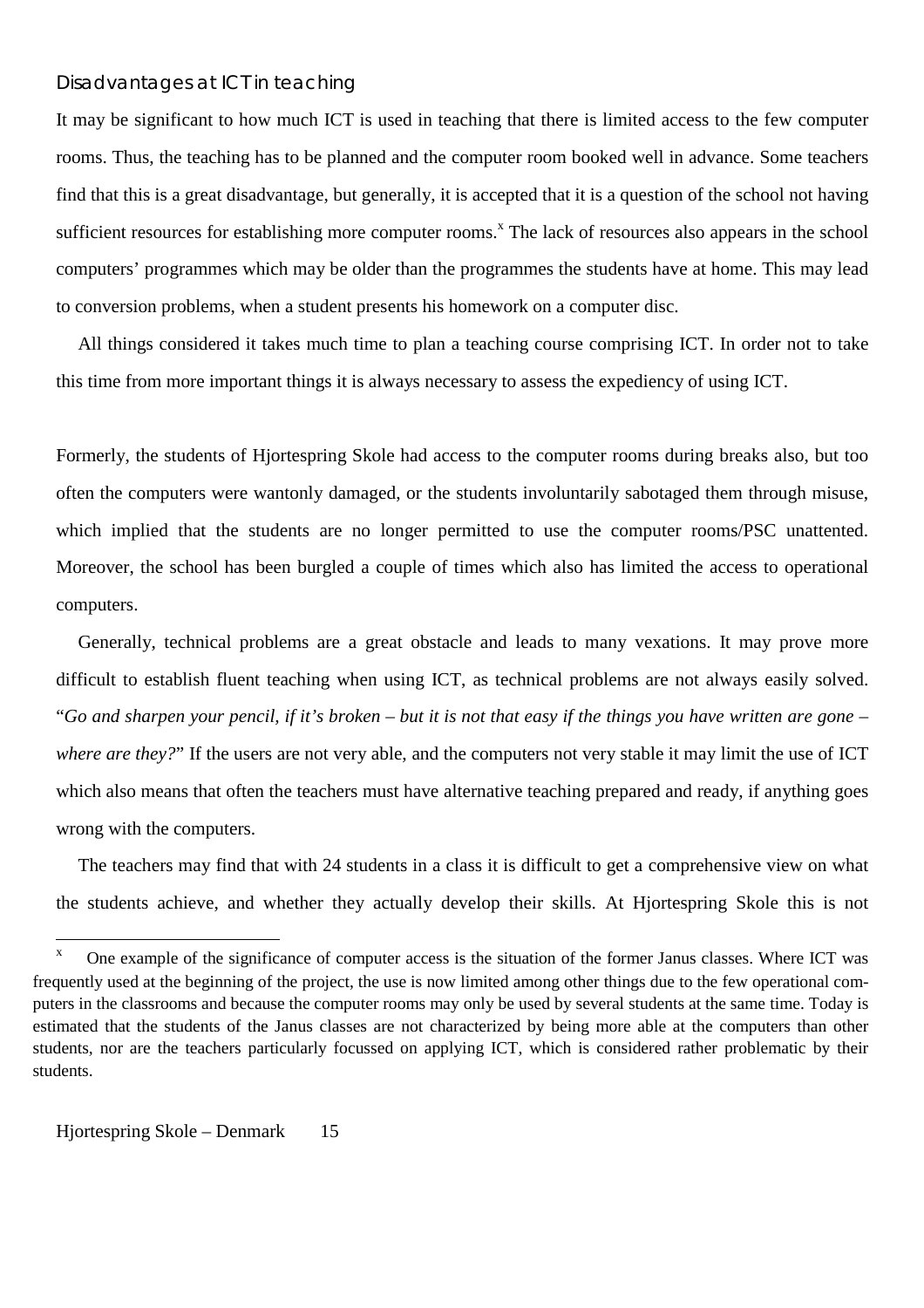considered a disadvantage solely related to the ICT implementation – a certain degree of control is generally necessary whenever students work independently.

### Academic rigour and equity

At Hiortespring Skole no definite answer is given to the question whether technology in general is capable of contributing to the level of academic standards in the various subjects. On the other hand, it is pointed out that ICT is a new field of skills which may permit new learning possibilities. Properly used ICT may raise the quality of teaching, in which way ICT will have an indirect influence on the level of academic standards.

At Hjortespring Skole nothing indicates that ICT may contribute to levelling differences between competent and less competent students. On the contrary, there is a tendency that already academically able students benefit more from ICT, whereas students with massive learning disabilities still need remedial teaching with more direct contact between teacher and student. Likewise, there is a tendency that those students having the vast majority of difficulties at the computers often step back and leave the keyboard to the more competent students, when working in couples, which implies that the teachers must be very much aware of, how the students should be coupled.

Generally, the students are considered competent ICT users, and no large differences are observed between students who have access to a computer at home and students who have not, apart from the fact that apparently the first group approaches ICT with less fear and uses it more as a routine for major assignments. In a gender perspective boys tend to be more interested in the technical aspects and games, while no difference worth mentioning is observed when it comes to competence in for instance word processing.

## 3.3 The diffusion pattern of the innovation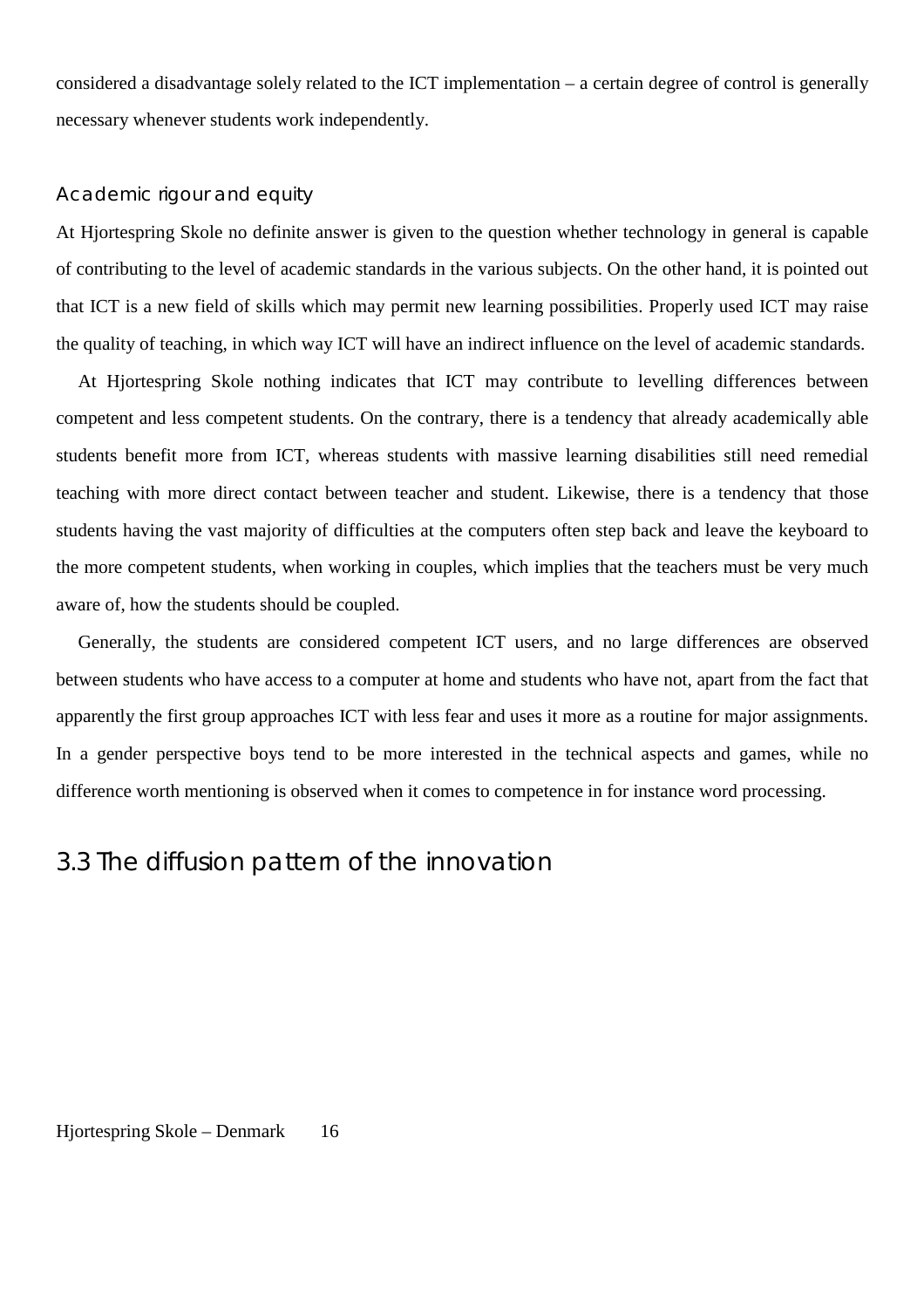Originally, the idea of making an effort in the ICT field was forwarded by the school leadership, which, however, was soon supported by a small group of teachers who were also fascinated by the possibilities of the media. Some of these joined the 'Janus Project' and quickly became the front figures, who subsequently were in charge of a major part of the teachers' in-service training in the ICT field. Thus, the 'Janus Project' did not end up as a limited and isolated project – on the contrary, it gave rise to entering into developing more systematized methods for the diffusion of knowledge into the organization. "*Then we wanted to have it spread like rings in the water, so we arranged some courses at the school focussing each on our area, in which we instructed our colleagues.*" (ICT co-ordinator).<sup>xi</sup>

The experiences of the Janus teachers influenced several levels of the organization. One thing is that they taught their colleagues actual ICT skills thus letting their knowledge diffuse, another is that actually the group had picked up methodological experience as to how teaching and development could be structured, how objectives strategies for action etc. could be put forward, which subsequently has made up the basis of other kinds of innovation of the school.<sup>xii</sup> "*In the Janus group they sat down and discussed everything thoroughly, set up objectives and sub-objectives and carried through some teaching ... they have taken care to sort of lifting some of those things up into a mutual awareness of having some objectives, and all these things are drummed in practically in all situations.*" (Teacher).

According to the leadership it is characteristic to much of the school innovation that it is a small group of persons who are in front and are the first to claim ownership. Then the remaining staff is joining up currently, and only a small group resists the innovation as such. However, it is important to understand that radical innovative processes cannot be carried forth by the front figures solely, but must have as a precondition that the staff in general supports it, as the staff has to carry out the practical work.

 $\overline{a}$ 

<sup>&</sup>lt;sup>xi</sup> Among other things the Janus teachers made courses in word processing, data bases, presentation programes, spreadsheets etc.

xii At present such courses have been taken, among other things through a supervision project, where teachers of the 7th grade level supervise each other; also in connection with a so-called well-being project in which the entire school participates, the staff of the remedial centre possessing relevant education and experience has developed a programme in which they visit the classes arranging courses of social training.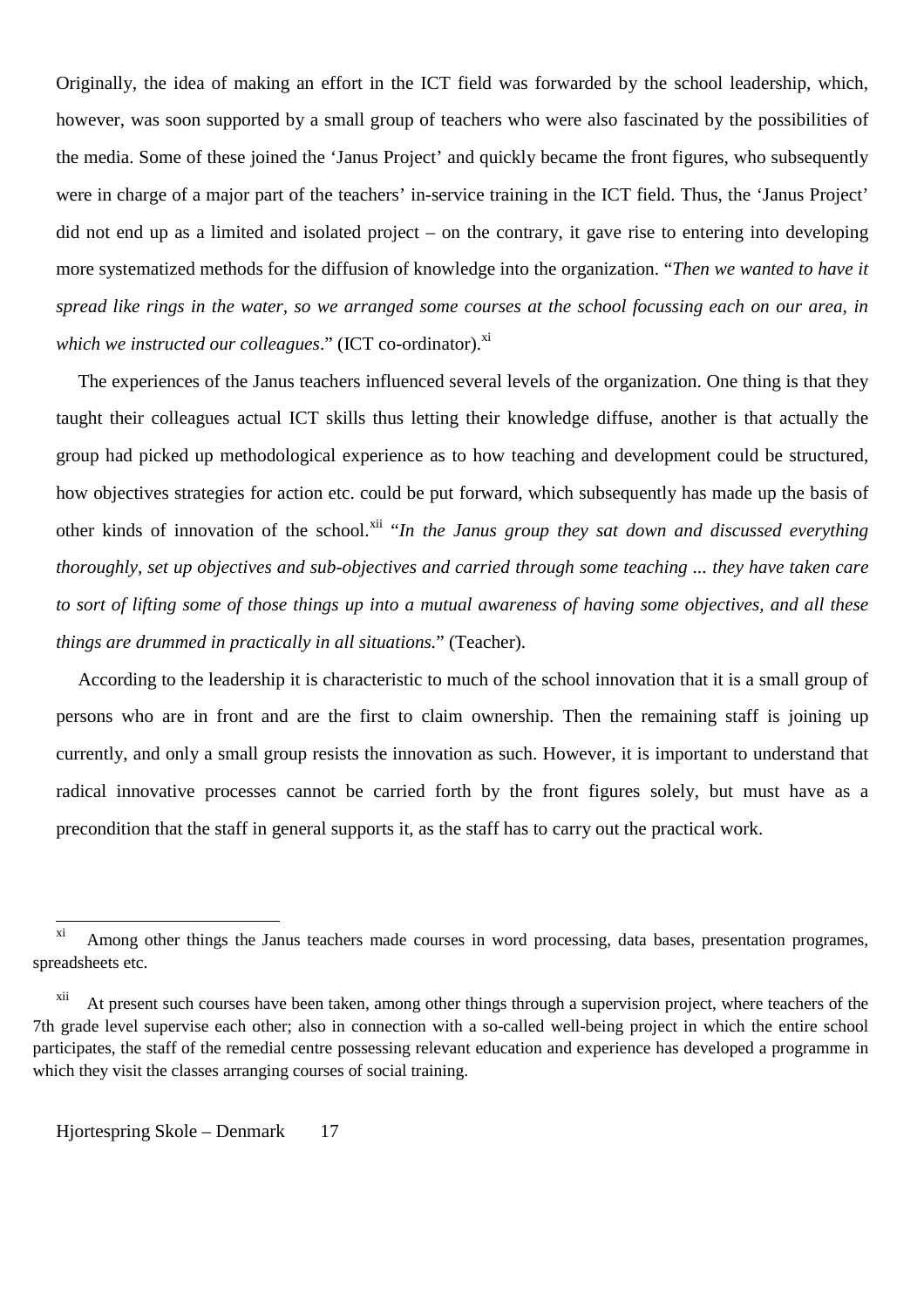### The role of leadership

At Hjortespring Skole the leadership appears very much in focus and is generally considered progressive by staff and parents. The leadership works on the basis of a clear strategy. "*An essential part of innovation within any field, and no matter whether it concerns ICT or whatever, is to make the people who are doing the work ... claim a co-ownership ... and of course they should participate in the processes of decisionmaking.*" (Principal). Thus, the employees' taking responsibility and involving themselves in the innovation is considered important, if the implementation should be successful. According to the leadership of Hjortespring Skole one expression of the teachers claiming co-ownership as regards the implementation of ICT is that it is no longer questioned whether ICT should be given priority and resources. Another precondition of a successful implementation is – according to the principal – that the right people are assigned to every task and that the premisses are made clear, so that the persons in question are given a realistic frame for their work and professional development.

At the start of a new school year each team of teachers must set up a plan for the year describing the pedagogical objectives for the teaching of their class. By means of these plans the leadership attempts to ensure that each staff member is relating and obliging himself to integrating ICT in his or her teaching, demanding that the plan contains certain reflections and objectives for the application of ICT. "... *it is important to seek the educator's awareness of what he or she wants from their subject and the social life of the class. And where ICT comes in, they must also become aware of how ICT should be integrated in their teaching.*" (Teacher). Also in connection with individual staff discussions the leadership tries to dicuss the teacher's integration of ICT, for instance, possible obstacles or maybe a need for more in-service-training.

Seen from the employee's angle it is considered important that the school has an active leadership, which 'does the thinking and plans the strategy'. Part of the innovation would not be set in motion, if the teachers were to take the initiative, because in a busy school life it is not only time consuming but it will also be hard to foresee what will be the actual consequences of entering a certain line of innovation. The leadership must be in charge of the general management and orientation – so, although it is important that the staff is involved, not all decisions should be open for discussion.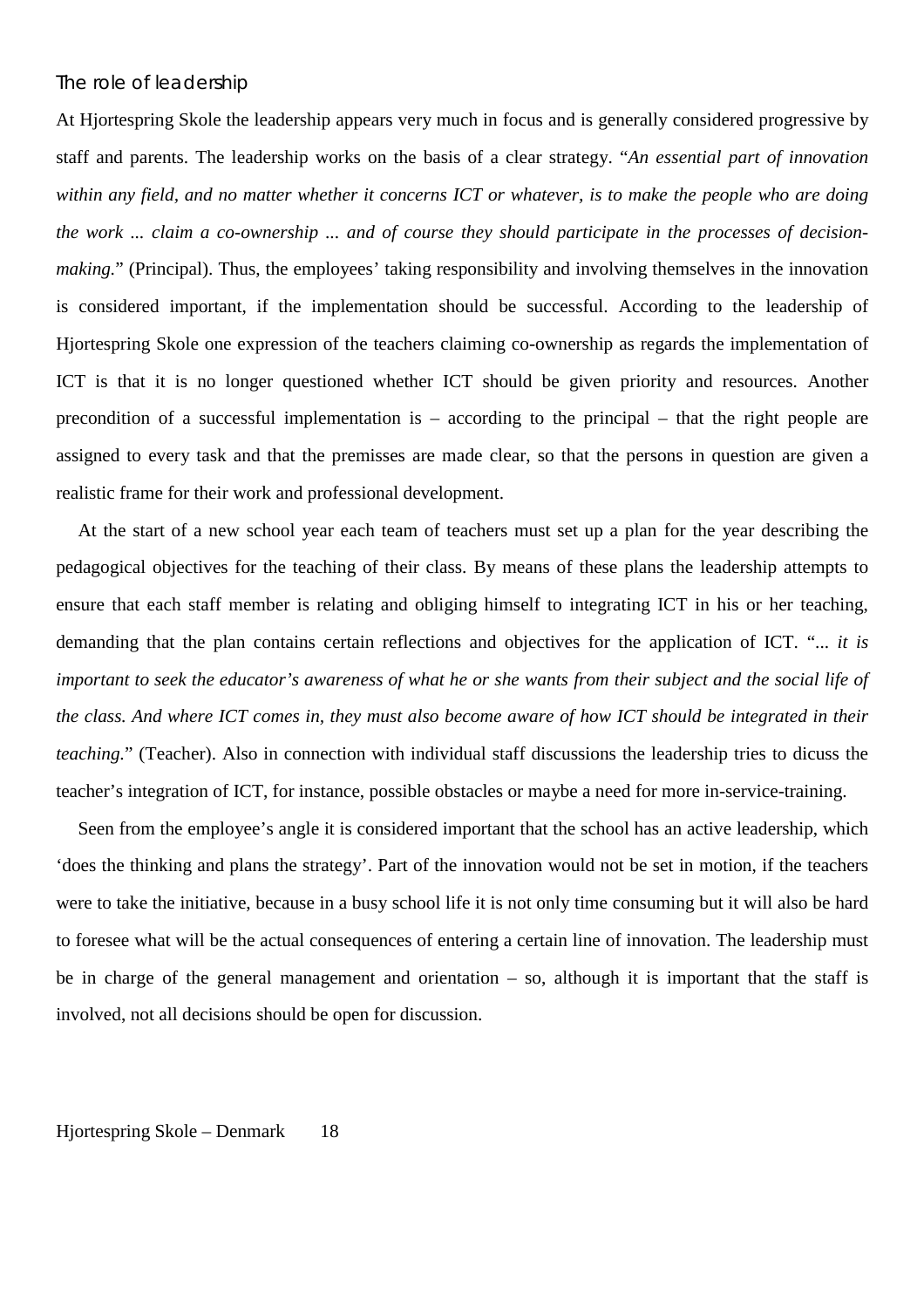### Sustainability and scalability

According to the principal one precondition of a successful innovative process is to use as a starting point a definition of what conditions form the basis of the innovation. This does not imply that the school should desist from for instance initiating the implementation on the basis of modest resources – it is a question of setting realistic objectives within the existing financial frames. At the same time it is important to reflect consciously and keep asking: "Why and for what is this a benefit?"

As it will often be a problem to provide the necessary resources one must use the instances available, for example the local school authorities, and take care that those teachers possessing some knowledge communicate this knowledge to their colleagues. Establishing the opportunities for teachers of co-operation mutual inspiration often leads to good results, and it is the experience of Hjortespring Skole that this is not only true of ICT integration but can also be advantageously transferred to other fields of effort.

To ensure a stable innovation it is also necessary to make sure that to some degree or other the staff has the necessary competences to sustain the innovation after the training has ended, which means that it is decisive that the necessary conditions are present for the teachers to keep their knowledge up-to-date. Thus, having a plan for in-service training of the staff is necessary, even though the employees may already have acquired some knowledge.

Thus, the frames must be present for the teachers to involve themselves in the innovation, which for instance may be promoted through 'inspiration days' where the teachers can exchange experience. However, the teachers taking co-ownership also depends on how much influence they have on the innovative process: "*The interesting thing is to make people make decisions – this leads to involvement and makes them want to do something.*" (Principal).

One effort which will probably strengthen the ongoing innovation is that the local school authorities have established a forum for ICT co-ordinators from all the schools of the municipality. The work of this group shall contribute to sustaining and carrying on the ICT development of the schools. Hjortespring Skole has had good experience with this initiative as it sets the stage for co-operation and diffusion of experience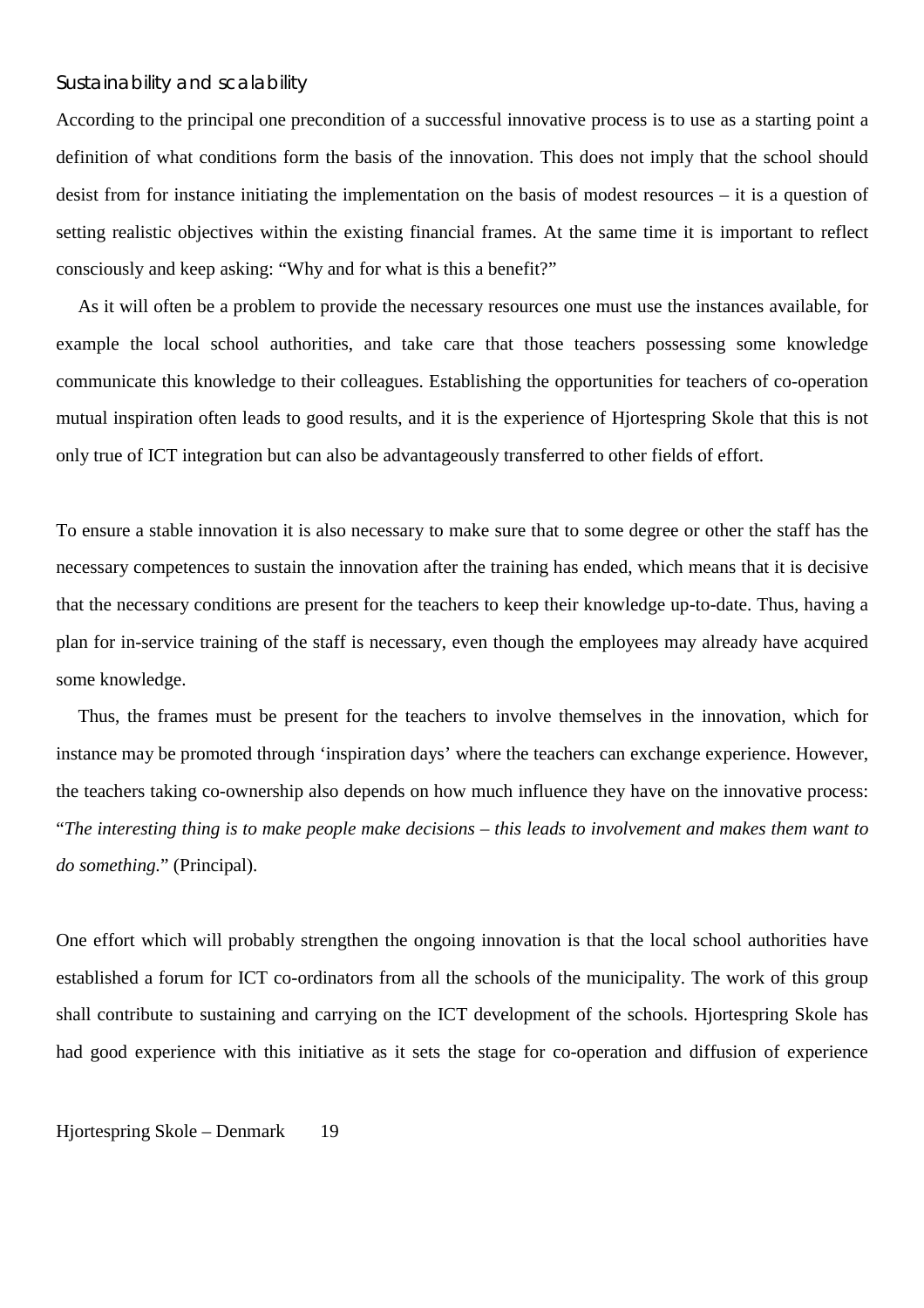across the schools, and it may contribute to upgrading the quality of the ICT co-ordinators' knowledge.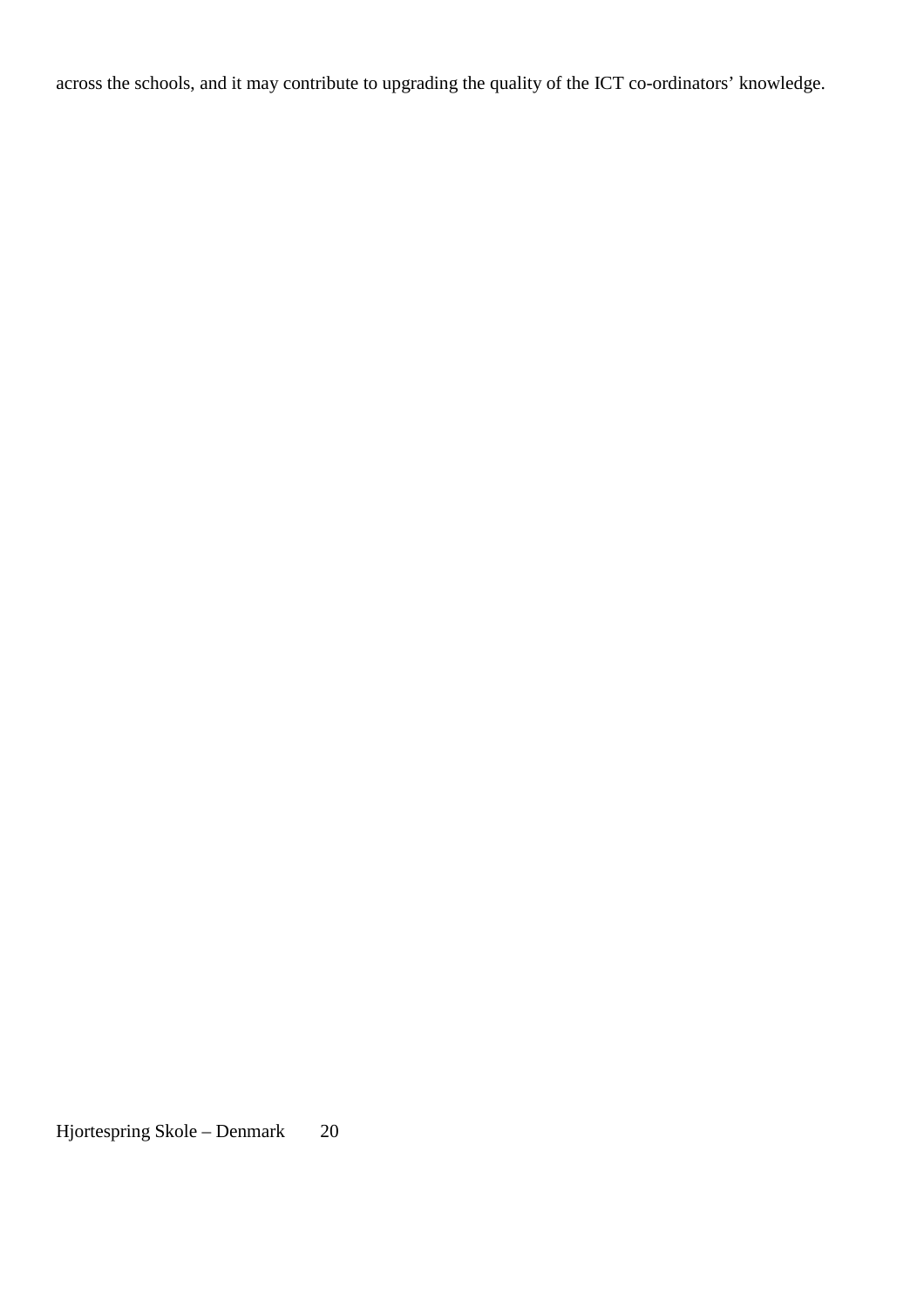## 4 Discussion of hypotheses

### 4.1 Hypothesis 1

*Technology is a strong catalyst for educational innovation and improvement, especially when the World Wide Web is involved. The rival hypothesis is that where true school-wide improvement is found, technology served only as an additional resource and not as a catalyst, that the forces that drove the improvements also drove the application of technology to specific educational problems.*

### Material supporting hypothesis 1

ΧOne of the important experiences derived from the ICT projects is related to the innovation of implementation strategies and processes of reflection applied for goal-directing the intended innovation. The experience is now being incorporated in other fields of innovation.

ΧGenerally the ICT related projects have established a basis for an upgrading of teacher qualifications, and in order to make the ICT competences diffuse in the organization supportive arrangements have been made, where the teachers instruct and inspire each other.

ΧIn an effort to improve communication the school has an internal web under construction, and the teachers have been gradually prepared for the fact that shortly much information will be communicated electronically. In this way the school intends to use ICT as a catalyst for upgrading the quality of communication and internal cooperation, which today is often problematic owing to the size of the school.

#### Material supporting the rival hypothesis

ΧAt present ICT is a constructive resource in teaching where technology may give rise to motivation and opportunities of differentiation of teaching. Further, the teachers have experienced that ICT has moved their traditional understanding of teaching, and the school is aware of the fact that technology has certain potentials related to the innovation of teaching which the teachers may advantageously use for experimenting in the future.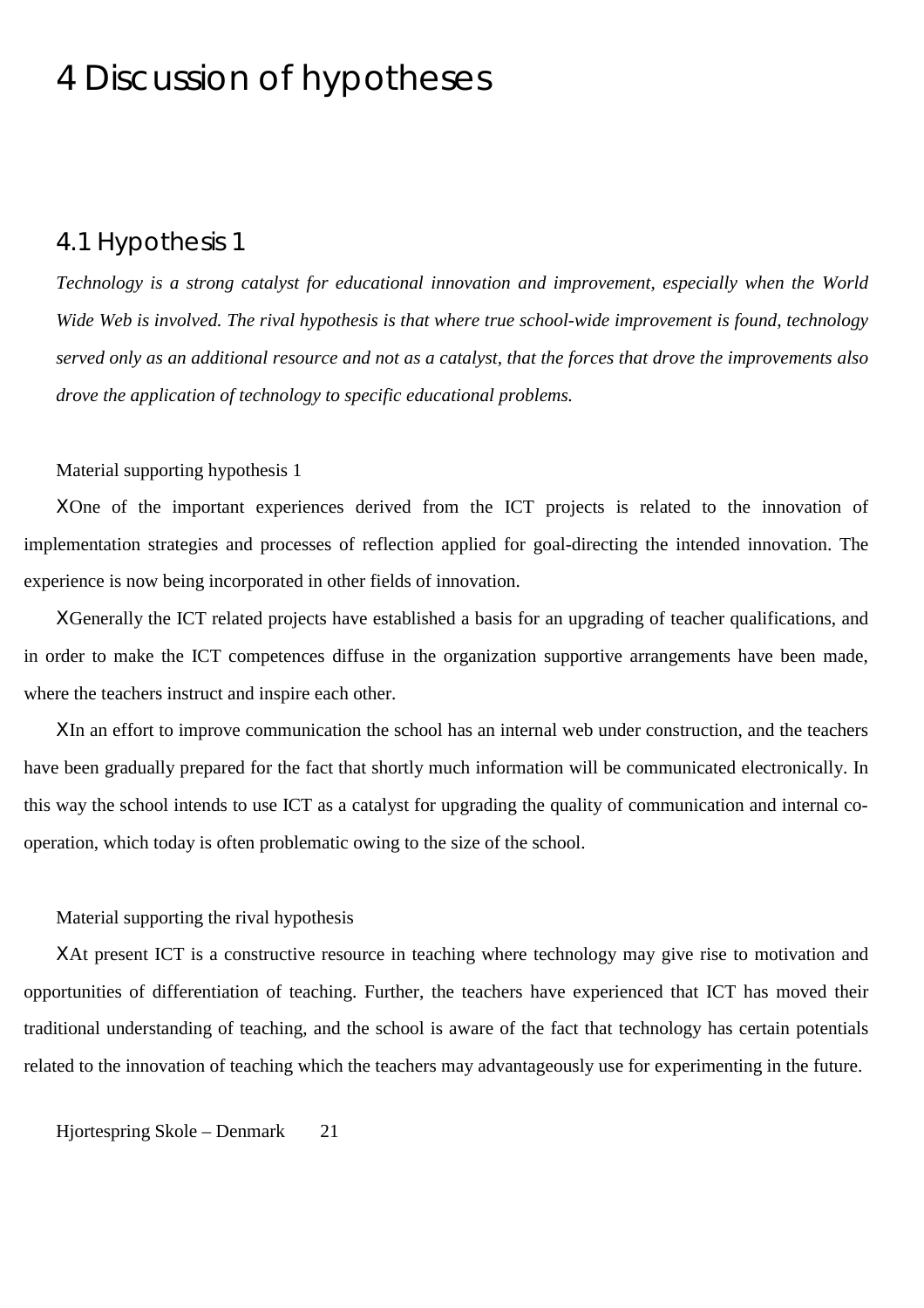Hjortespring Skole can be characterized as a dynamic organization seeking innovation within several areas at the same time, and ICT has been one of many fields of effort.This has implied that the energy has been dispersed on several spots, and in fact the school is still seeking and experimenting with the potentials of ICT as related to the organization. To that end the school has implemented a series of ICT arrangements which, collectedly, at least in some respects support the hypothesis that technology acts as a catalyst for innovation of the school organization.

## 4.2 Hypothesis 2

*The diffusion of the innovation/improvement (and therefore of ICT) followed the traditional diffusion pattern for innovations, as outlined by Rogers (1995). The rival hypothesis is that technology functions differently from traditional innovations and that therefore different diffusion patterns occur.*

#### Description of the diffusion pattern

On both the organizational and the educational level Hjortespring Skole has reached far in its implementation of ICT, even though there are still differences in the individual teachers' activity in the process and in the competences they have.

Right from the start the leadership has been set on integrating ICT into the organization and has worked hard to establish the conditions for the stimulation of diffusion. The leadership has also actively supported new initiatives as they appeared, for instance a small group of enthusiastic teachers ('the entrepreneurs'), who were fascinated by the media and whose commitment resulted in the school's participation in an ICT project.

Hjortespring Skole – Denmark 22 The ICT related projects in which the school has participated have been the starting point of establishment of a network of ICT diffusion in the school – both through the involved teachers' actual ICT competence derived from the projects, and through their development of working methods which appeared expedient in relation to the process of diffusion. Among other things, this group of front figures subsequently have been in charge of motivating their colleagues and have contributed to arranging training courses and various supportive efforts helping the teachers to integrate technology into their teaching. By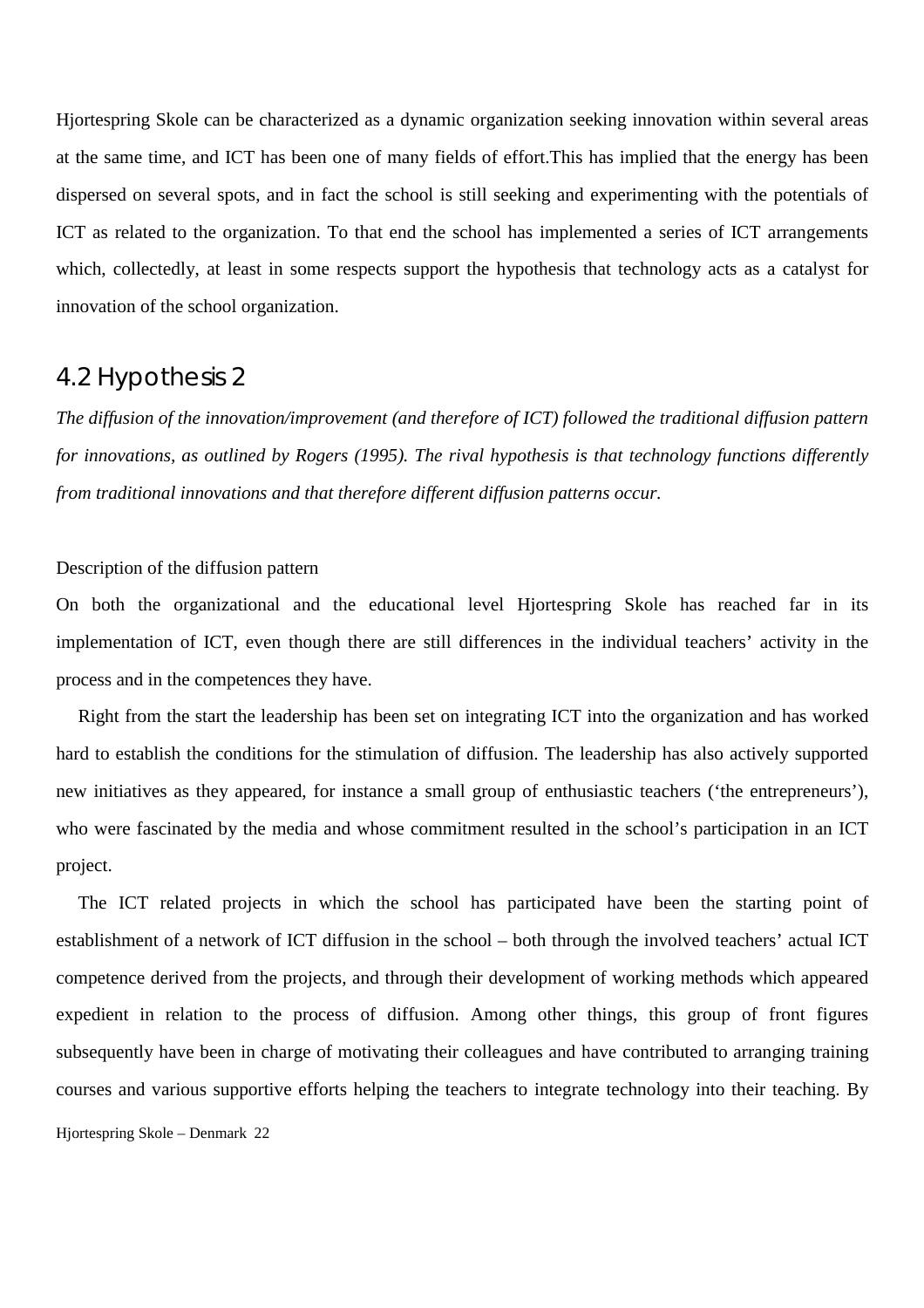now the diffusion takes place gradually, and one has succeeded in involving an increasing number of teachers.

## 4.3 Hypothesis 3

*Successful implementation of ICT depends mostly upon staff competence in the integration of ICT into instruction and learning. This hypothesis assumes that teachers mediate ICT applications when they are successful, and that ICT's academic value relates positively to teacher competence. The rival hypothesis is that the school 's technological infrastructure and student ICT competence rather than staff competence determine ICT implementation outcomes.*

#### Material supporting hypothesis 3

ΧHjortespring Skole expects the teachers to include in an annual plan of action, how they will integrate ICT into their teaching, and that they commit themselves in relation to the school's objectives. That the actual use of ICT in the school still varies is explained by the fact that the teachers have different competences and attitudes as regards ICT.

ΧExperience shows that if a teacher finds that ICT is an uncontrollable factor in teaching he or she tends to not choosing the technology.

ΧThe teachers' ICT competences are considered essential when ICT is integrated, and it is found important that the pedagogical aspects of using ICT in teaching are included in the teacher training programmes. Several teachers mention that ICT knowledge on the user level is not sufficient to be able to integrate ICT in a teaching situation.

ΧThat the teachers' competences are considered a prerequisite of a successful implementation is also traceable in the expressed regret that newly graduated teachers do not possess the necessary competences, so that the school must start with educating its new teachers in the ICT field.

Material supporting the rival hypothesis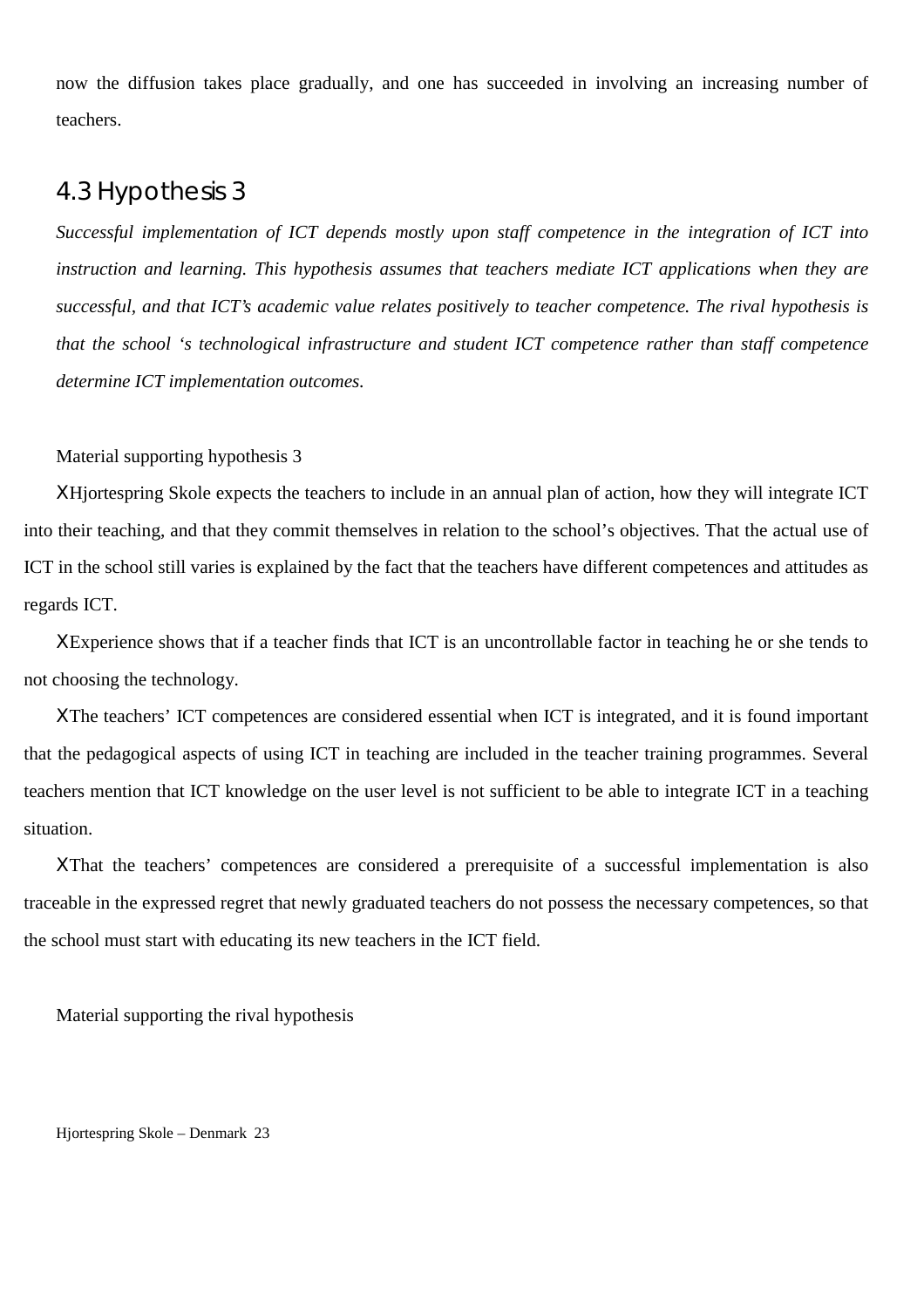ΧGenerally, the access to computers is mentioned as a factor highly influencing the degree of ICT integration in teaching, as it is necessary to book facilities and, thus, ICT cannot be used spontaneously. A concrete example in this connection is the Janus classes who after the termination of the project had to renounce the large amount of computers in their classrooms, which were distributed on several classrooms. Subsequently, like everybody else the Janus classes had to book time in the computer rooms, which had the effect that the use of computers was considerably reduced.

ΧTechnical problems are considered an obstacle for the teaching as most often the teachers are unable to solve the problems themselves, which will imply limitation of the use of computers and less benefit from the teaching. Also the school has had much wanton destruction of equipment, many computers thus being out of operation.

At Hjortespring Skole it is a distinctive attitude that the teachers must posess both ICT competences and pedagogical qualifications before they are able to integrate ICT, and this attitude is translated into offers of training courses and supportive arrangements. A second factor described as important to a successful implementation is that the teachers take up responsibility for and co-ownership of the innovation, which is supported and demanded by the leadership by putting forward as a must that ICT is included in the teachers' annual plans of action for their teaching.

However, to carry through the teaching a sufficient number of computers is also necessary, and most of the teachers find that the access to computers may influence the integration, as it demands a kind of planning that is not open to spontaneity as regards the use of ICT.

Several teachers have noticed that whenever ICT is involved the students are often very willing to help each other and act as consultants of their peers. This is not considered directly decisive for the outcome of the implementation, but it is of importance to the teacher who will not spend so much time on solving small problems, which the students take care of between themselves, and moreover it is useful to the social climate of the class.

On the background of the material from Hjortespring Skole it must be concluded that teacher competence as well as technological infrastructure have decisive influence on the outcome of ICT implementation.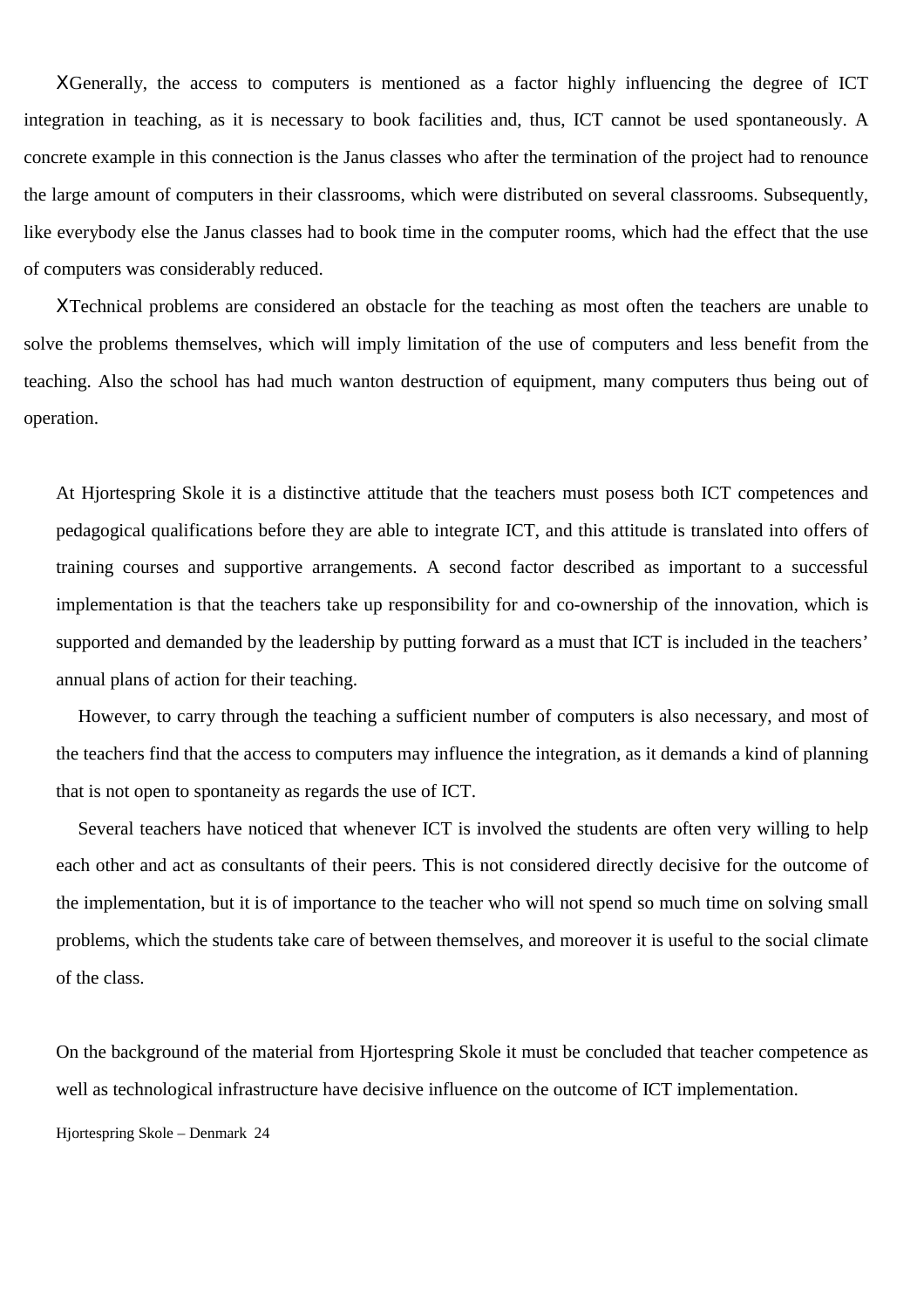## 4.4 Hypothesis 4

*Gaps in academic performance between high and low poverty students will not increase when all students have equal access to ICT. The rival hypothesis is that equal access to ICT will lead to more advantaged students increasing the performance gap with disadvantaged (high poverty) students.*

#### Material supporting hypothesis 4

ΧThe teachers of Hjortespring Skole describe ICT as containing various potentials and advantages from which in principle all students may benefit. It is true that in practice there are differences in the individual students' benefit, but there is no unambiguous connection between these differences and the students' general level of academic standards.

Material supporting the rival hypothesis

ΧA few teachers find that primarily the highly performing students benefit from ICT, and in group work the students tend to let the more capable use the keyboard, which may increase the differences in ICT competences.

Generally, the teachers of Hjortespring Skole are cautious when speaking of how ICT influences the students' academic standards – they point out that as teachers they can do much through their planning of the teaching to take care that all students profit equally from ICT; however, there seems to be a tendency towards the highly performing students to benefit the most.

Another aspect of what students benefit particularly from ICT are those students who have access to a computer at home, and those who have not. There is no staggering difference between the two groups of students; however, it is pointed out that the students having access to computers at home are often more fearless and experimenting in their approach to ICT.

Hjortespring Skole – Denmark 25 Even though no unambiguous conclusions can be drawn from the above material, experience indicates that immediately the integration of ICT in teaching may grant the most able students an advantage. In practice, however, this tendency is often countered by the teachers' focussing on developing those potentials of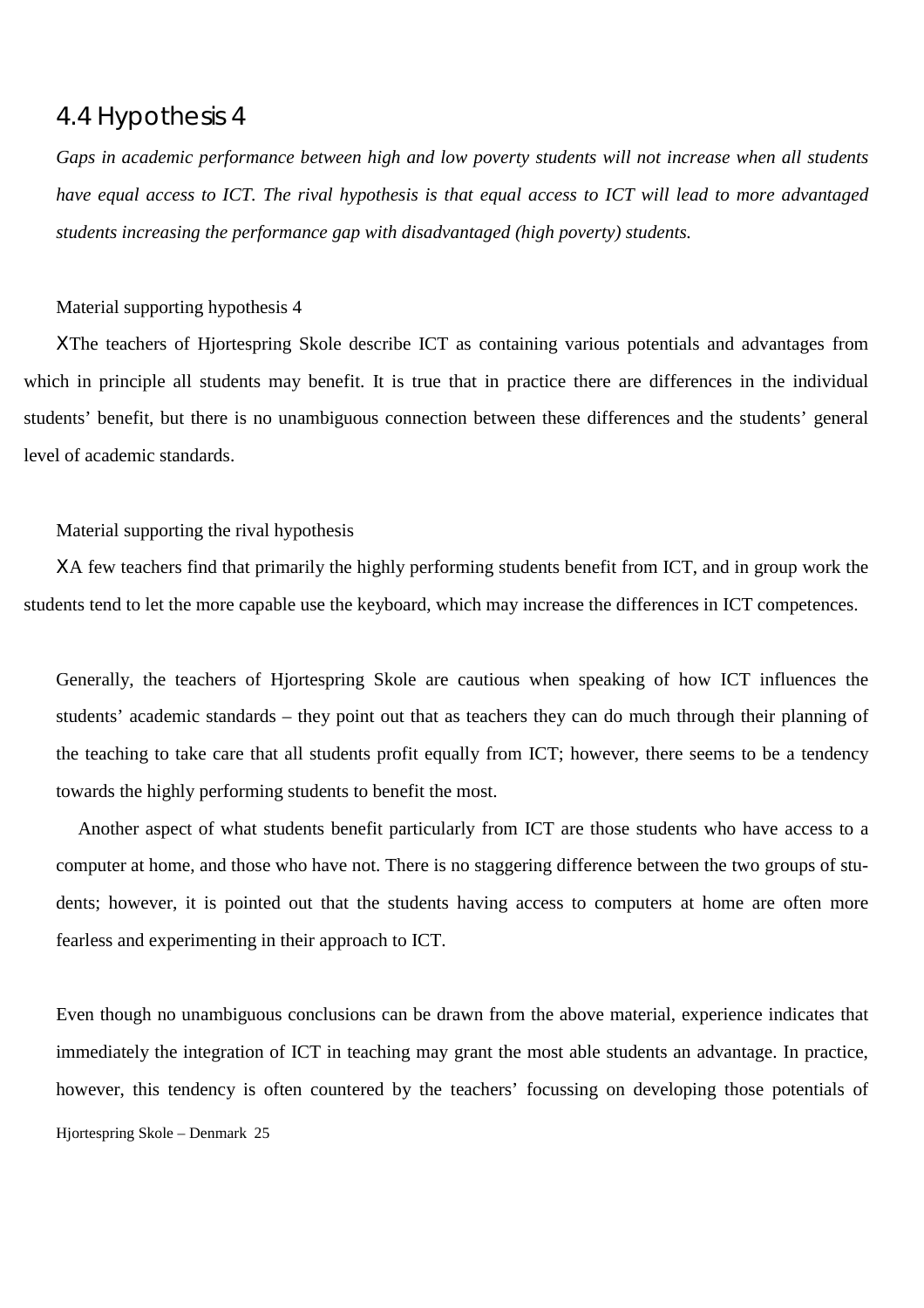technology that support a levelling of the differences in the students' academic standards.

## 4.5 Hypothesis 5

*Successful implementation of ICT will lead to the same or higher academic standards in spite of the low quality of many ICT materials. Academic standards are a function of teacher and school expectations and not of the standards of textbooks, ICT materials, and the like. The alternative hypothesis is that ICT use will lead to a lowering of academic standards as students spend more time on marginally beneficial searches and in browsing poor quality Web and courseware content.*

#### Material supporting hypothesis 5

ΧVia the school curriculum it is attempted to ensure that the teachers put forward relatively uniform demands to what the students should learn, which relates to the firm belief that a teacher's expectations are of crucial importance.

ΧThe teachers try to communicate guidelines for how the students may use the www in en expedient way, thus, being conscious of the fact that ICT-related material applied in teaching should be of a certain quality.

#### Material supporting the rival hypothesis

ΧSome teachers may feel that they lose control of what the students are doing when they work independently with ICT, and the students have many possibilities of doing other things than what the teacher intended.

ΧThe school is making efforts to establish in the students a consciousness of quality by teaching them what kind of media ICT is and what possibilities it offers, in order that the students themselves become able to assess when ICT is a relevant instrument.

Hjortespring Skole – Denmark 26 Some teachers point out that lack of control is a condition whenever the students work independently, for which reason it is not especially characteristic for the use of ICT. Generally it is found that the world wide web may add something positive to the teaching, for instance by giving access to much and updated information. However, one is aware of the fact that the web may offer contents which cannot be said to have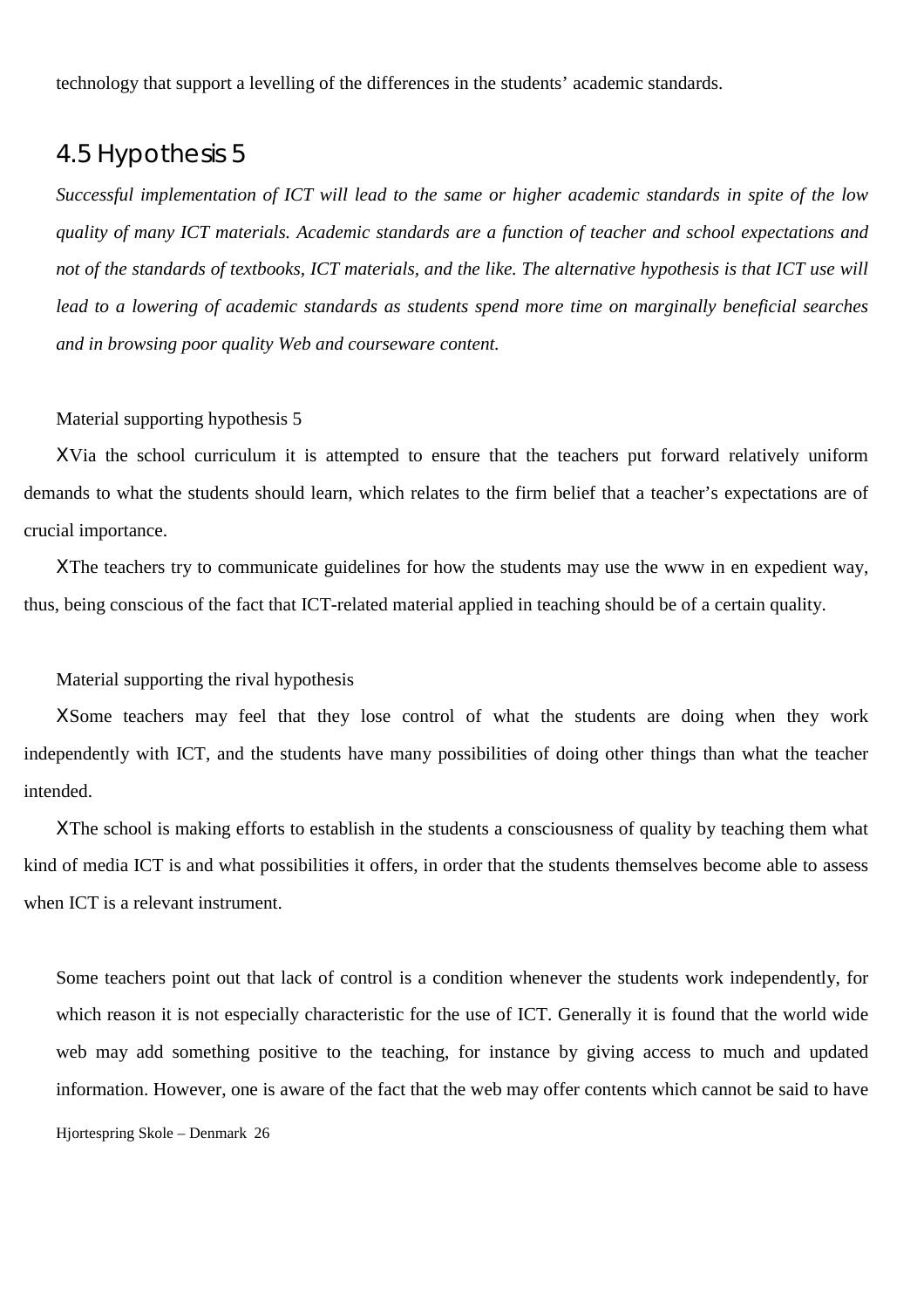any educational qualities, and in this connection it is attempted (e.g. via ethic guidelines) to make the students responsible and critical in their use of the www.

Nothing in the material from Hjortespring Skole indicates that the quality of ICT programmes or www material is unimportant to the students' academic standards level. However, in practice it is almost impossible to test these hypotheses, as the teachers work hard to precisely ensure that good quality material is used in their teaching. Thus, the conclusion as regards hypothesis 5 must be that actually the students' academic standards level is influenced by the school's and the teachers' expectations.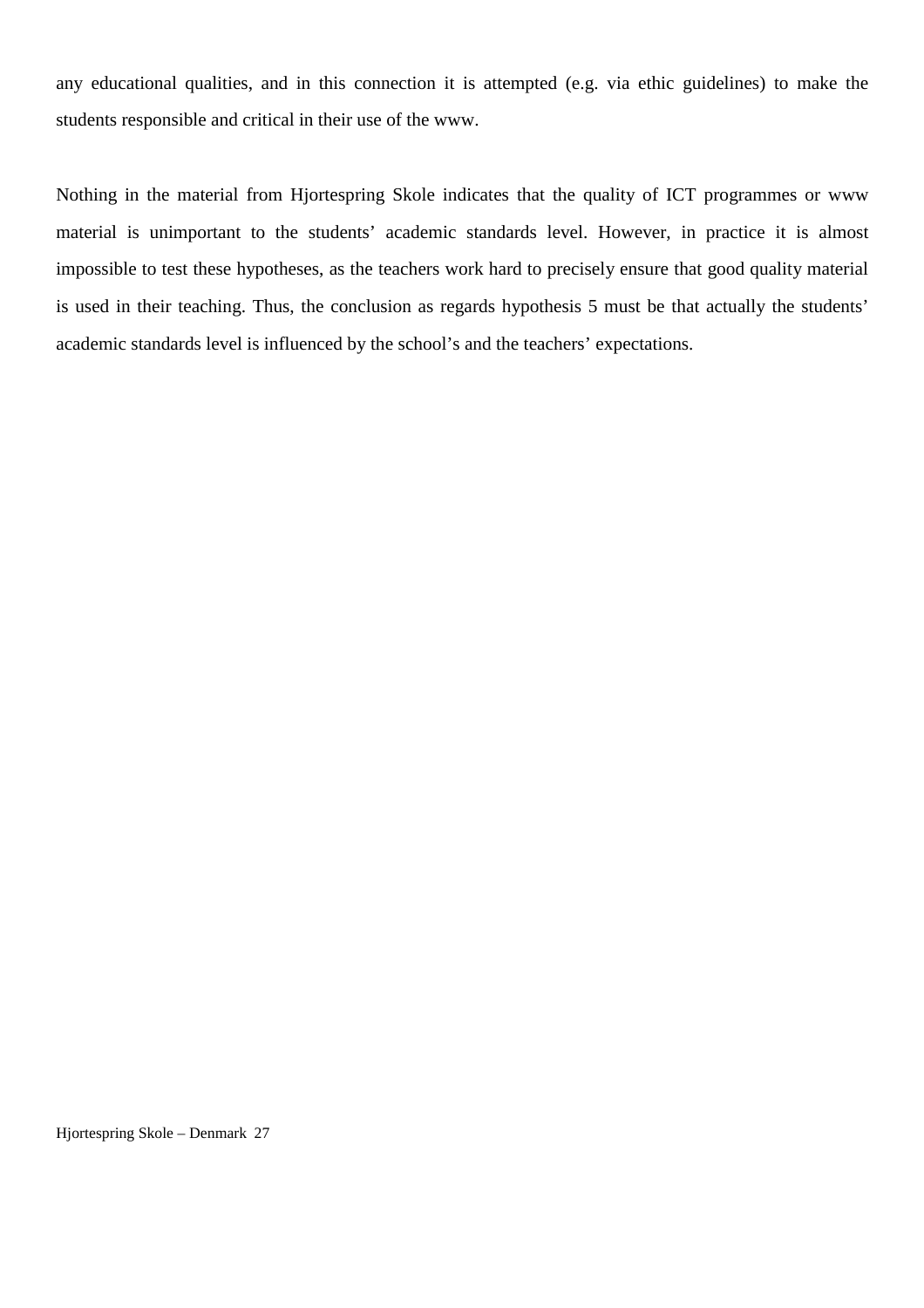## The future

At Hjortespring Skole one is very much aware of the fact that the point is not yet reached where all teachers master and integrate ICT as a natural part of their teaching. Also in an organizational perspective the teachers use ICT very differently and some still very rarely. Efforts to the effect of remedying this are being planned; on the communicative side, for instance, the construction of the school's internal conference and the weekly newsletters. Moreover is planned an upgrading of the pedagogical discussions by strengthening the co-operation of the teams.This implies that the teachers must be trained in setting up and reflecting upon pedagogical objectives and argumentation for these objectives.

All things considered there is no fear that the ICT innovation of Hjortespring Skole should stagnate. There is a general confidence that eventually ICT will become a more matter-of-fact part of everyday school life for everybody. How fast the innovation will take place depends on the commitment and the resources available among the actual instances and involved persons.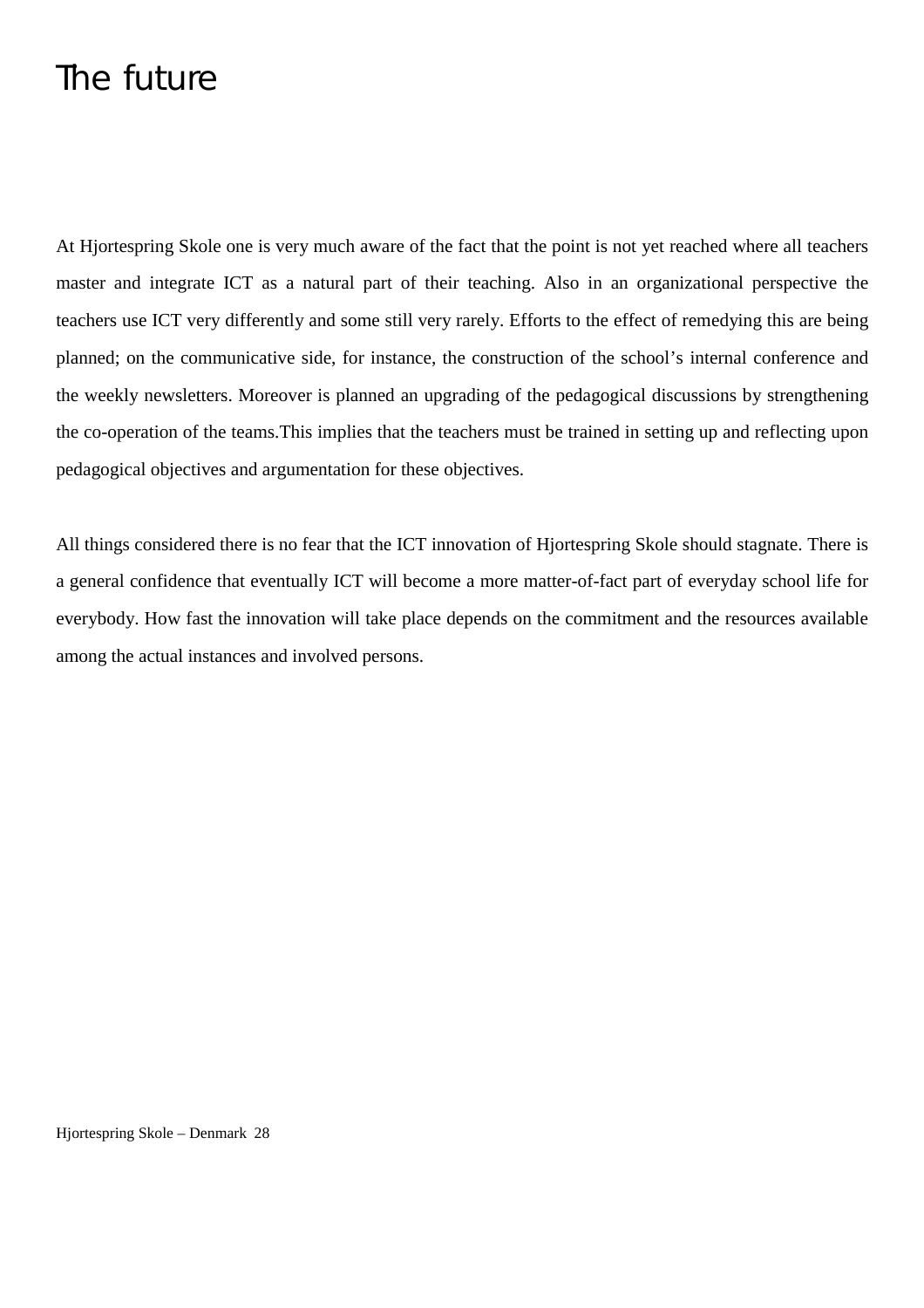## Appendix A

In Denmark the team behind 'Case studies – organisational change' comprised project leader Arne Carlsen, project researcher Lotte Broe and project assistants Lea Holst Spenceley and Ulla Milner Drewsen – all employees of the Danish University of Education. The study was carried through on the basis of the OECD/CERI design "A workbook for case studies of organisation change. Version 9b-August 8, 2000".

At an initial meeting the school was informed on the study in general, the requested amount of interviews, observations, additional material and the questionnaire part.

The school visit was carried through by the project assistants and lasted for five days. The programme was arranged by the school and consisted of two observation sessions of abt. 60 minutes and a total of 15 interviews. Two further observations were on the agenda, but being 'ordinary lessons' they were not considered relevant in an ICT perspective.

The informants were: school principal (3 hrs. In 2 sessions), vice-head (35 min.), 2 ICT co-ordinators (abt. 1 hour each), 5 teachers (1 hour each), 3 groups of students in total abt. 15 (30 min. each), 2 parents (30 min. each). All the interviews were tape recorded and transcribed.

Out of 70 questionnaires 37 were answered. The school chose to let the answering of questionnaires be optional for the teachers.

The additional material consisted of 4 appendixes comprising among other things an ICT school curriculum and a pamphlet on available supportive arrangements and activities in the PSC.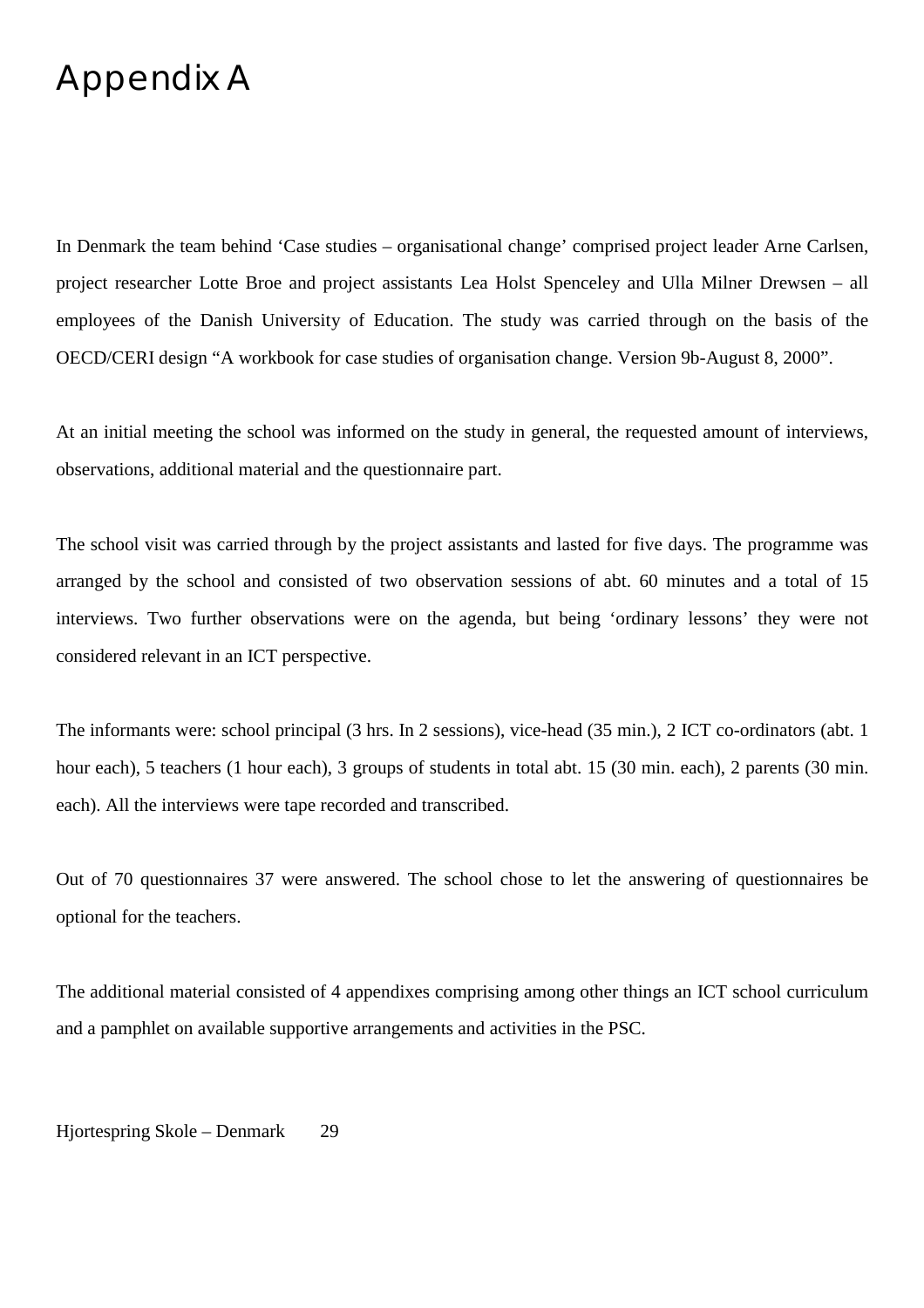# Appendix B

((Please insert Appendix B – Hjortespring Skole))